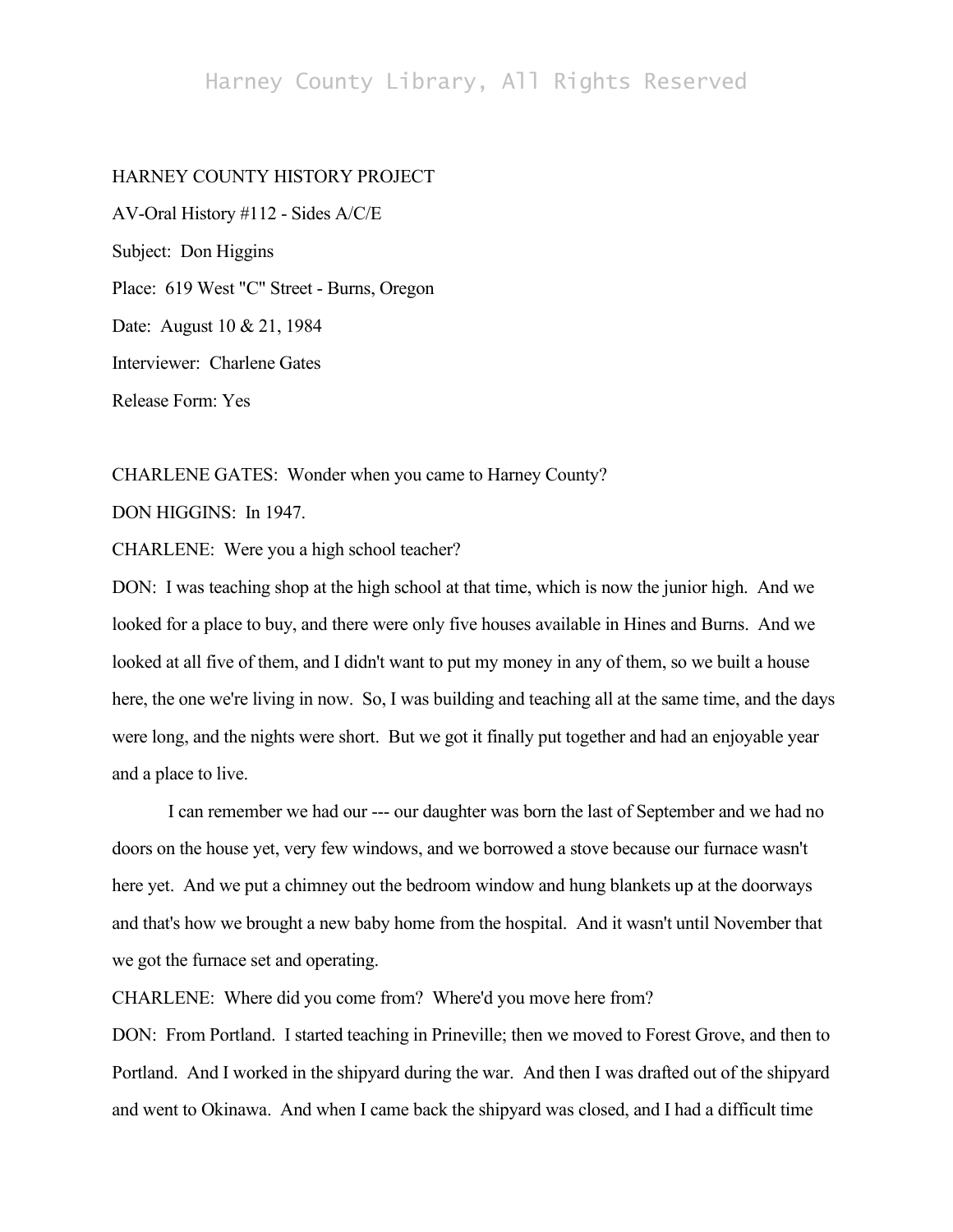finding work in Portland because it was a shrinking economy there. Couldn't find a place to teach there because of the people on tenure there, and they had had such a boom during the shipyard days that they had lots of teachers there. And I didn't find a place to teach there, and this job came open in Burns, and I was tickled to death to get it.

CHARLENE: What did Burns look like? I know it's changed a lot. I was wondering what it was like when you first caught sight of it?

DON: Well, my first impression when I came over here to look the place over was windy and dusty. Dust blowing down Main Street (Broadway) and there was very little paving done on the streets except for the main street, and the street each side. And as the years went by, the various programs, the streets have been paved nearly all over town.

I remember a salesman at the high school one time, I was talking to him, and he was looking out the window at the street that goes alongside of the high school and he said, "Are they going to fix those potholes in that street out there?" And I said, "Well, they never have. I think they'll just dry up and be potholes." It was quite a while before they got the streets surfaced around the schools. I didn't think it'd ever happen, but it did.

I built close enough to walk to school, and then they moved the school clear out towards Hines and made it a long ways to walk, so I usually drove. But one of the reasons I built where I did was because it was right across the street from the grade school and about two and a half blocks from the high school. It made it very convenient for me.

CHARLENE: What was the high school like when you first started teaching in it? DON: Well, there was --- I was hired as an industrial arts teacher, and the year before they had let the industrial arts teacher go at mid-year. And the janitor, Mr. Taylor, had tried to keep the classes going the rest of the year. And there were tools scattered all over the building, there was no place for the tools, and the shop in general was in a shambles, but it was a challenge. They had some good equipment there, and the principal we had at that time wanted me just to teach woodwork. And I convinced him that we should have a little drafting. So, he allowed me to teach six weeks of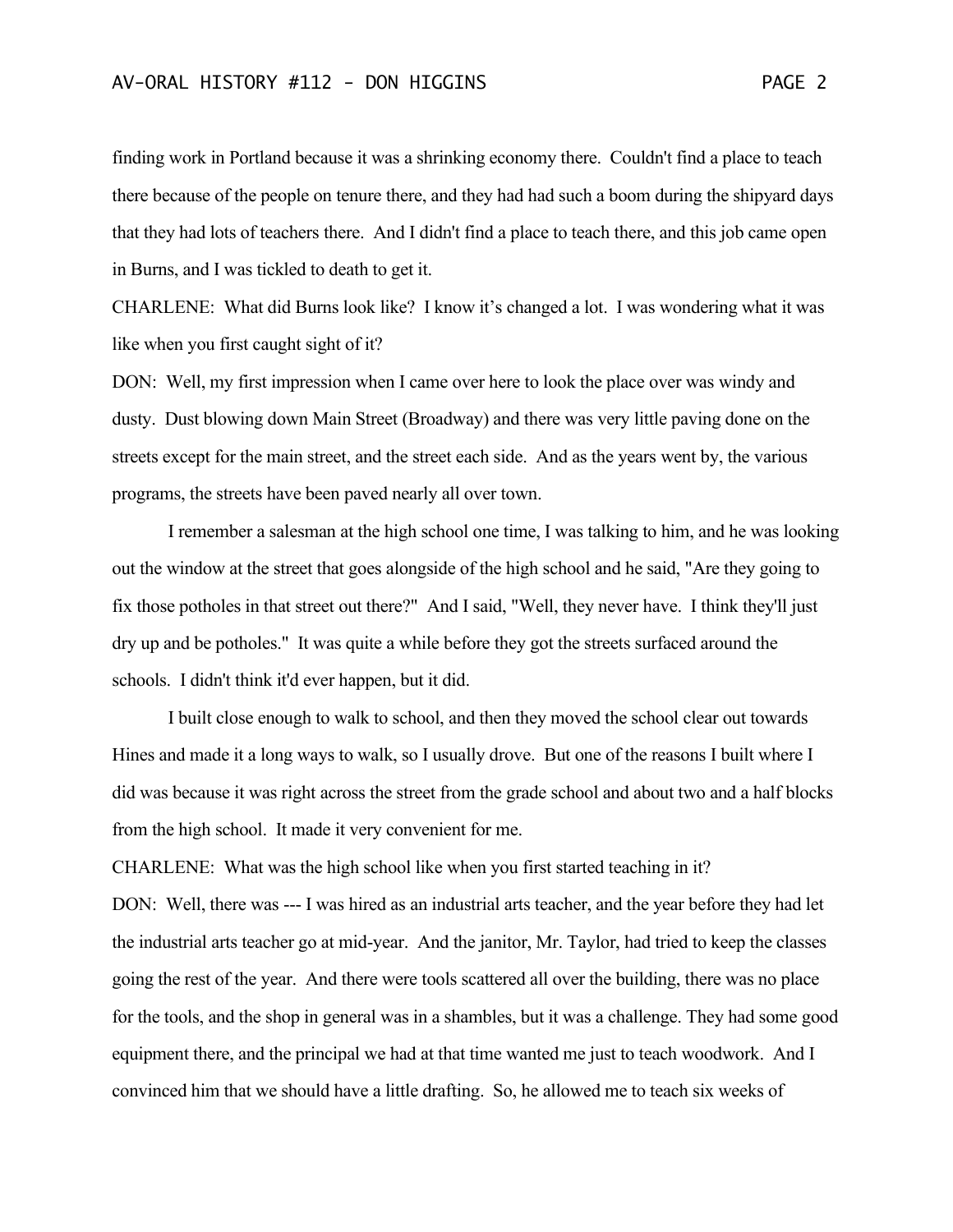drafting. And I put all of the students in drafting for six weeks so that it gave me some time to get the tools together, make tool panels, silhouette the tools that hung on the panels, and get the shop ready so that at the end of the six weeks drafting period, they could come into the shop and have something that was organized.

The school at that time was rather small, and we had lots of room. Well, as the years went on, the population grew, and grew, and grew and we outgrew the school and we kept adding on little things here and there. I would like to have a metal shop, so we arranged to get a Quonset hut and the carpentry class built the Quonset hut, put it together, and made a metal shop. And that Quonset hut, by the way, is still in use. It has been taken over behind the gym at Slater Grade School and is used for a storage shed over there.

But we did get the program enlarged from just woodwork to a full year of drafting, and eventually two years of drafting. We taught carpentry and cabinet construction; we had arts and crafts; we had --- in our metal shop we taught forging, sheet metal, arc welding, and gas welding. And we had to put up another large building there for auto mechanics and had diesel and auto mechanics in there for several years, and eventually it turned into the music room.

But the growth of the school was quite noticeable. If I remember right, we had eight teachers in the high school when I came here.

CHARLENE: Is that all?

DON: That's all. It was rather small. At faculty meeting, we didn't have trouble getting that many teachers together.

CHARLENE: Well, how many kids were in school, with only eight teachers?

DON: That's been a long time ago to remember. I'd have to get an annual out to make sure, but it seems like there was about 125 students, something like that. Then we grew to 600 and more. CHARLENE: Oh, they did? I didn't know they had 600 kids here.

DON: Well, that's at the peak, I think, of our enrollment, which was out at the other school. And we had, oh, 300 or more in the school that wasn't built for that many when we moved.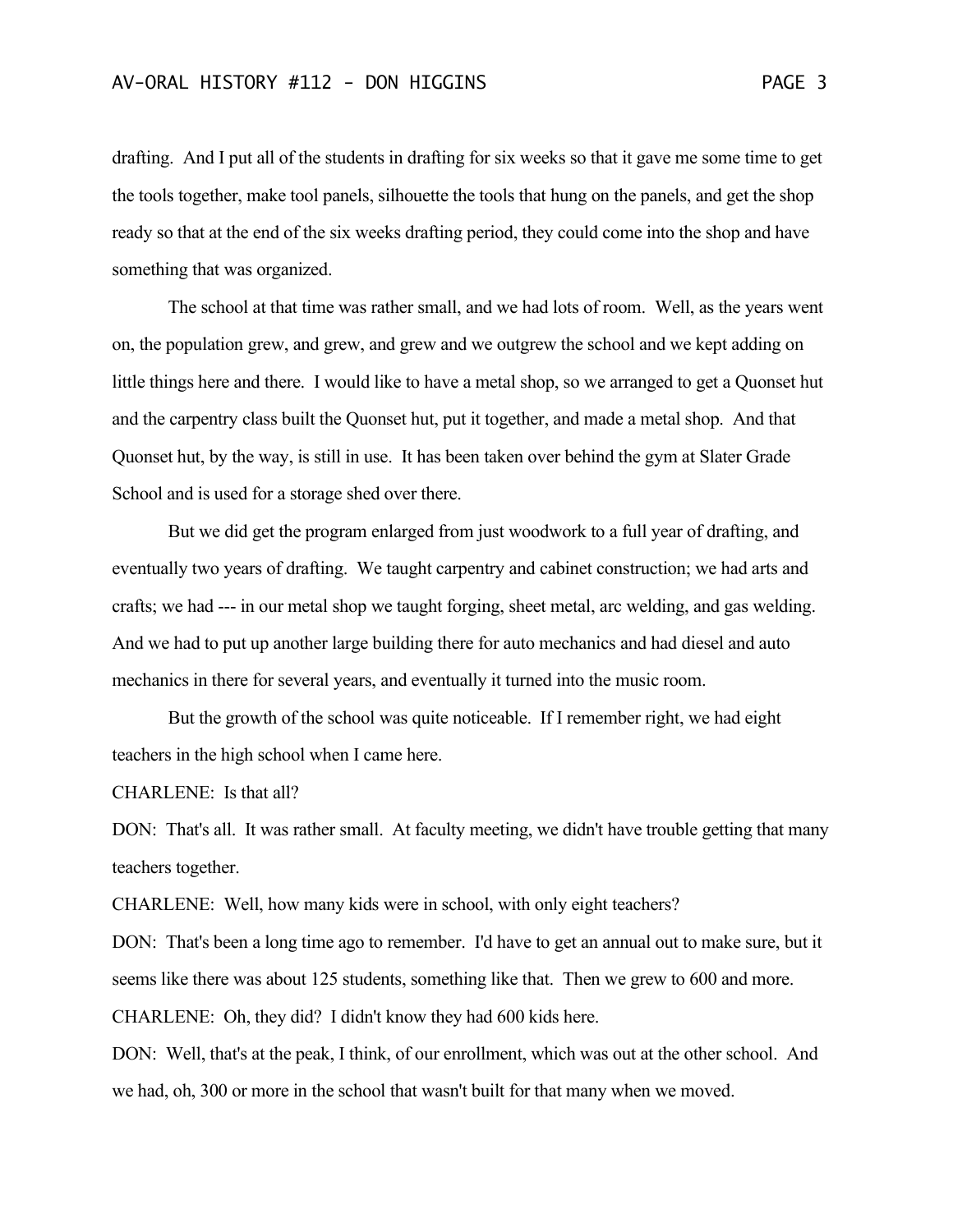CHARLENE: Now when I left in '63 it was, oh, probably a little over 300. I didn't realize it had ever grown to 600. Now it's about down to 300 or something.

DON: Yes, it's shrunk considerably.

CHARLENE: Well, let's see. I wonder what there was to do in Burns when you first came. That was before TV got really popular and so forth. What did people do to entertain themselves? DON: Well, I remember the reception that we had my first year here was held in the City Hall, which was up over the library at that time, and they put on a very good program, which included skits and singing, and I remember the Sawyer boys had a quartet that was just really good. And they gave the history of the town and the school, and so it was sort of an indoctrination into Burns.

And, well, one Saturday afternoon I was walking down the street and there was a fellow approaching me that was ragged a little, and had an old slouch hat on, and a jug, and a rifle. And he staggered up in front of me and he said, "Say, you're a stranger here, aren't you?" And I said, "Yes, I'm the new shop teacher here." "Well, have a drink on me," he says. I looked at that told dirty jug and I said, "Oh, no thanks, no thanks, I don't care for any." "Oh, you gotta have a drink," he says. "Well, I really don't care for any. I've gotta be on my way." "Oh, now look here, stranger, you'd better have that drink." And he pulled that old jug down and he shoved it at me, and I didn't even take a hold of it, and he pulled that rifle down and he said, "Now you better take a drink," and I could tell in his condition that I'd better make some move here. So, I took that jug and I just took a sip of that and it was the awful lest whiskey I ever tasted. It was terrible. And I made an awful face. He looked at me and he said, "It is awful, ain't it? Now, now you hold the gun on me, and I'll have a drink." (Laughter)

Oh, we had lots of fun entertaining ourselves, you know. And we used to have Robert Burns Days, and the whole community would prepare for this Robert Burns Days and have a big program, just all kinds of entertainment and preparation for the occasion. And then the school functions would be entertaining, and school plays and so forth were well attended because this was our entertainment. And oh, in the wintertime we would get together and have sleigh parties, and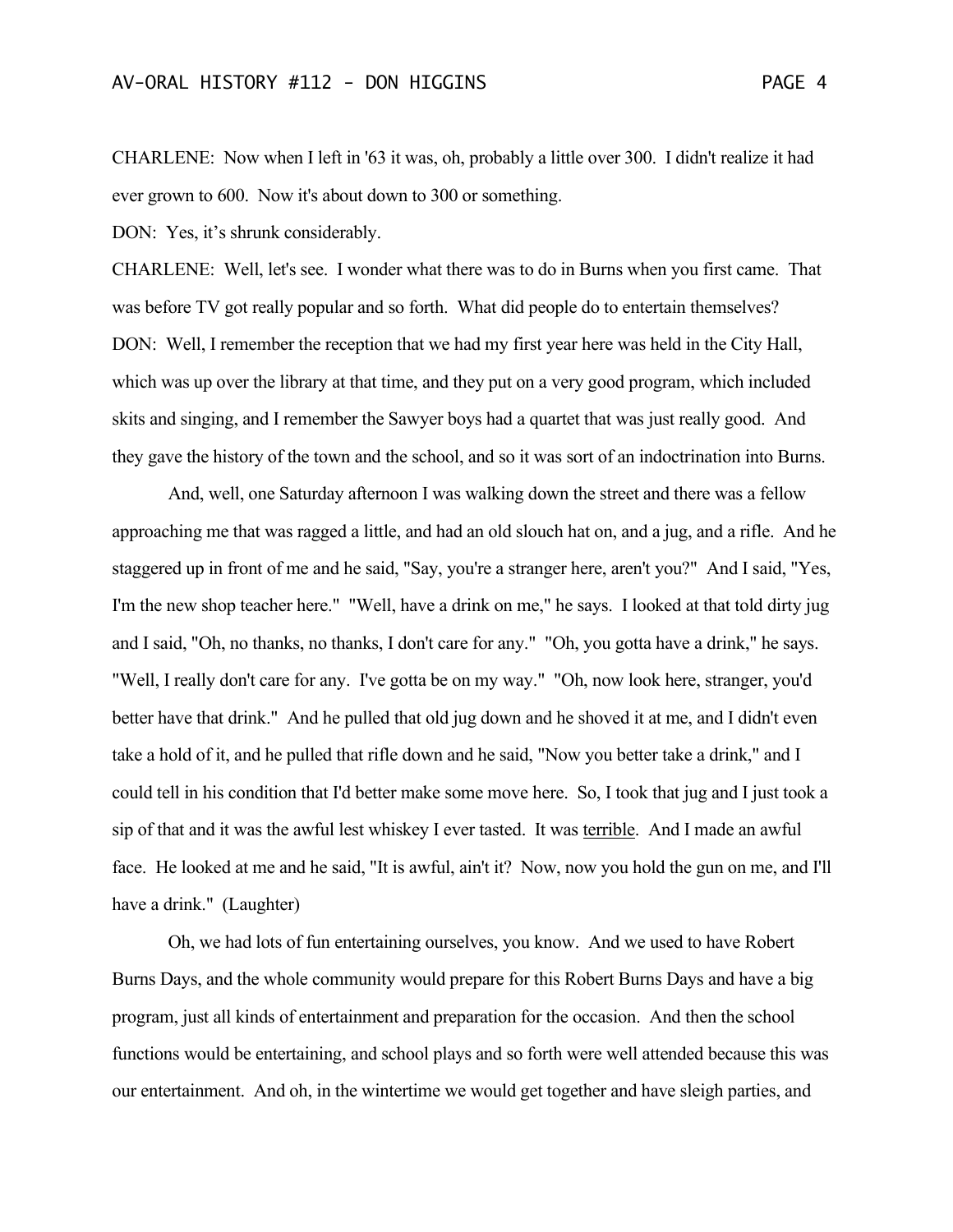church groups would have their parties, and the organizations, the lodges, and service organizations were very active, and people attended because this was our kind of entertainment.

And then we eventually got a radio station here, which was, my, it was really something. We had communication through the radio station. And they were talking about television, and they said, well, it had to --- it couldn't reach over 200 miles in a straight line. And I thought, well, Burns is out; we'll never have television. But it wasn't long before people had great long antennas up, and we would meet at people's houses and we would look at a screen full of snow and say, "Oh, I think there's an image there! I think I see something! Don't you see that?" And then it improved, and we finally got the cable system, and we have one of the best TV programming situations around here because of the Idaho and Oregon stations that we get.

So, it has improved in some ways, and in some ways we don't get together as much as we used to. But I can remember Halloween parties, and Christmas parties where we really got together and had our own entertainment. I have recited poems for a long time, and you find less and less people who recite poetry anymore. And that was an accepted form of entertainment for a long time. And I still like it.

CHARLENE: Well, when did you get started in reciting poetry? In learning all these? DON: Well, my mother taught me the one about the guy that swallowed the lizard when I was just in grade school. And then in high school --- well, later grade school and high school I was in Boy Scouts, and around the campfires at night, we had a camp leader that would recite poetry. And some of my favorites were Robert Service's "Cremation of Sam McGee," and "The Shooting of Dan McGrew," and so I wanted to learn those. And I didn't get serious about learning these until I was in college, and I was taking a course in speech. And we had to learn all sorts of things and recite them, prose and poetry both, and prepare speeches. And I thought at that time, if I'm going to have to memorize these things, if I have a choice, I'm going to memorize something that is humorous. There's enough sadness in the world, and if I can just lighten it a little bit with some humorous poetry, I'm going to do that. And so, as I learned things that had to be for class, I would learn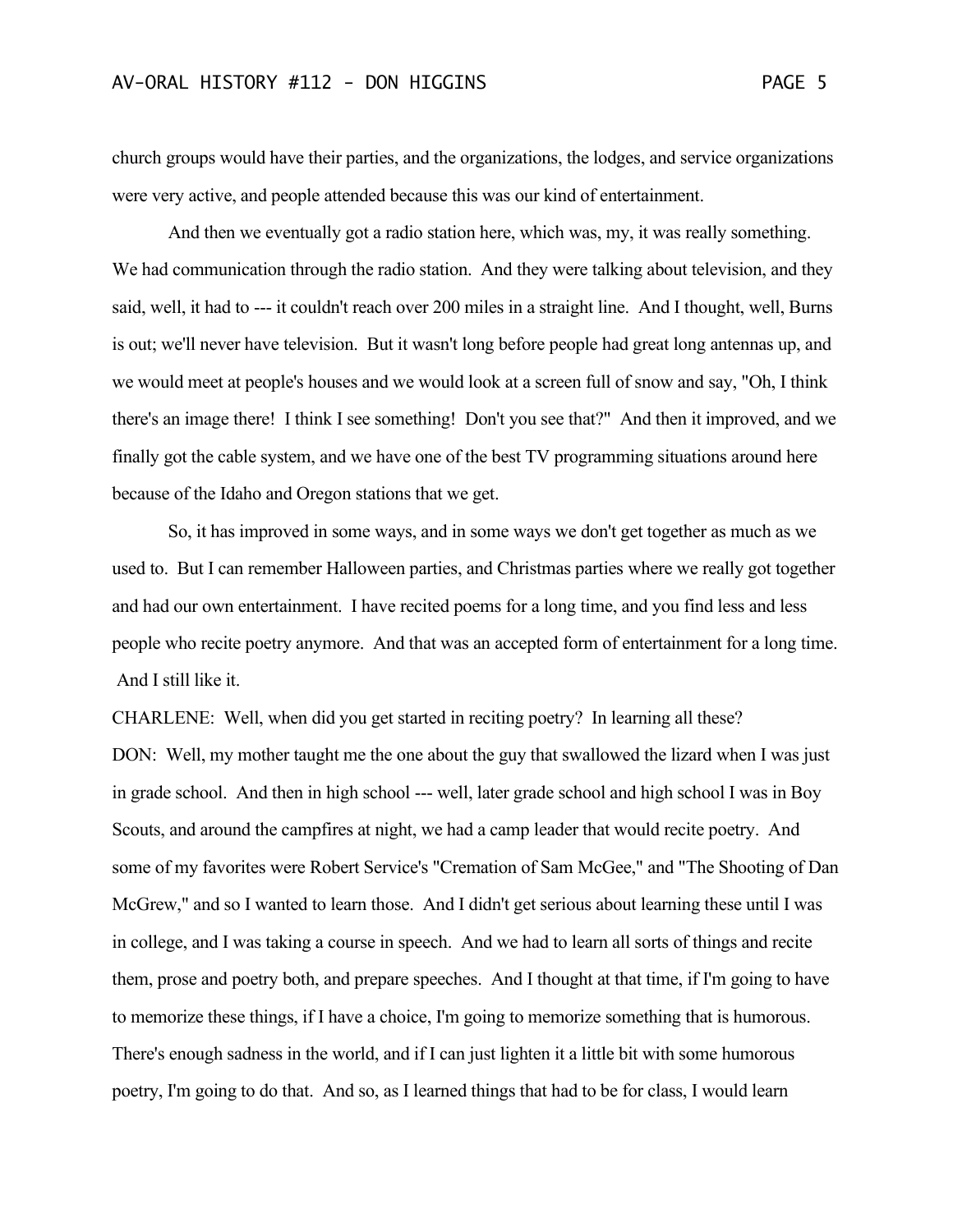something that I wanted to learn, if I had a choice. We didn't always have a choice. We had required things we had to learn. But that's where I learned the bulk of these poems, and then as the time has passed, I've added to those.

I remember when I was in Christian Endeavor Camp up at Wallowa Lake one summer, and we had a program period during that time, and one of the ministers recited, "When Paw Tried to Wean the Spotted Calf". Well, this minister had a peg leg, and he put on such a show that I thought that was the funniest poem I ever heard. I just laid on the ground and laughed. It was so funny the way he did that. Well, I looked for that poem for years, and years, and one time here in Burns, I was mentioning this poem to someone, and they said, "Well, I've got a copy of that." And that's how I got the copy of, "When Paw Tried to Wean the Spotted Calf". And then I set about learning that one. So, I enjoy it. I found that this is entertaining and a great joy to me.

CHARLENE: I wonder, could you do one now?

DON: Oh sure. One of Robert Service's lesser known is, "The Ballad of Old Blasphemous Bill". "I took a contract to bury the body of old blasphemous Bill MacKie, Whenever, however or whatever the manner of death he die - Whether he die in the light o' day or under the peaked-faced moon; In cabin, dance hall, camp or dive, muck lucks or patent shoon; By velvet tundra or virgin peak, by glacier, drift or draw; In muskeg hollow or canyon gloom, by avalanche, fang or claw; By battle, murder or sudden wealth, by pestilence, hooch or lead - I swore on the Book I would follow and look till I found my tomb less dead. For Bill was a dainty kind of cuss, and his mind was mighty sot On a dinky patch with flowers and grass in a civilized bone-yard lot. And where he died and how he died, it didn't matter a damn So long as he had a grave with frills and tombstone "epigram". So, I promised him, and he paid the price in good cheechako coin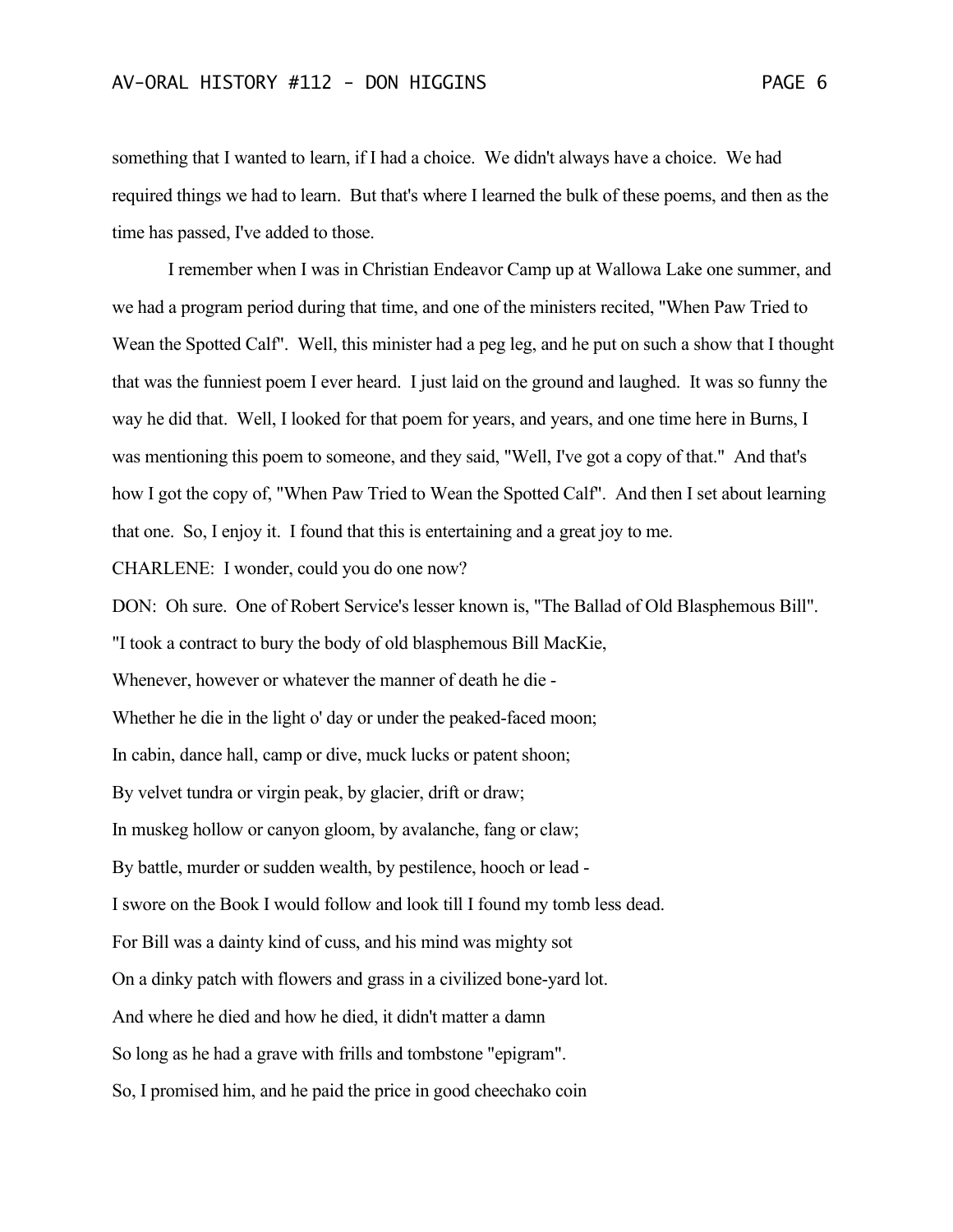(The same I blew in that very night down in the Tenderloin). Then I painted a three-foot slab of pine: "Here lies poor Bill MacKie," And I hung it up on my cabin wall and I waited for Bill to die. Well, the years passed away, and at last one day came a squaw with a story strange, Of a long-deserted line of traps 'way back of the Bighorn range. Of a little hut by the great divide, and a white man stiff and still, Laying there by his lonesome self, and I figured it must be Bill. So, I thought of the contract I'd made with him, and I took down from the shelf The swell black box with the silver plate that he'd picked out for himself; And I stuffed it full of grub and "hooch," and I slung it on the sleigh; Then I harnessed up my team of dogs and was off at the dawn of day. You know what it's like in the Yukon wild when it's sixty-nine below; And the ice-worms wiggle their purple heads through the crust of the pale blue snow; And the pine-trees crack like little guns in the silence of the wood, And the icicles hang down like tusks under the parka's hood; And the stovepipe smoke breaks sudden off, and the sky is weirdly lit, And the careless feel of a bit of steel burns like a red-hot spit; And the mercury is a frozen ball, and the frost-fiend stalks to kill - Well, it was just like that the day when I set out to look for Bill. ...

North by compass, North I pressed; river and peak and plain Passed like a dream I slept to lose and I waked to dream again. River and plain and mighty peak - and who could stand unawed? As their summits blazed, he could stand undazed at the foot of the throne of God. North, aye, North, through a land accurst, shunned by the scouring brutes, And all I heard was my own harsh word and the whine of the malamutes,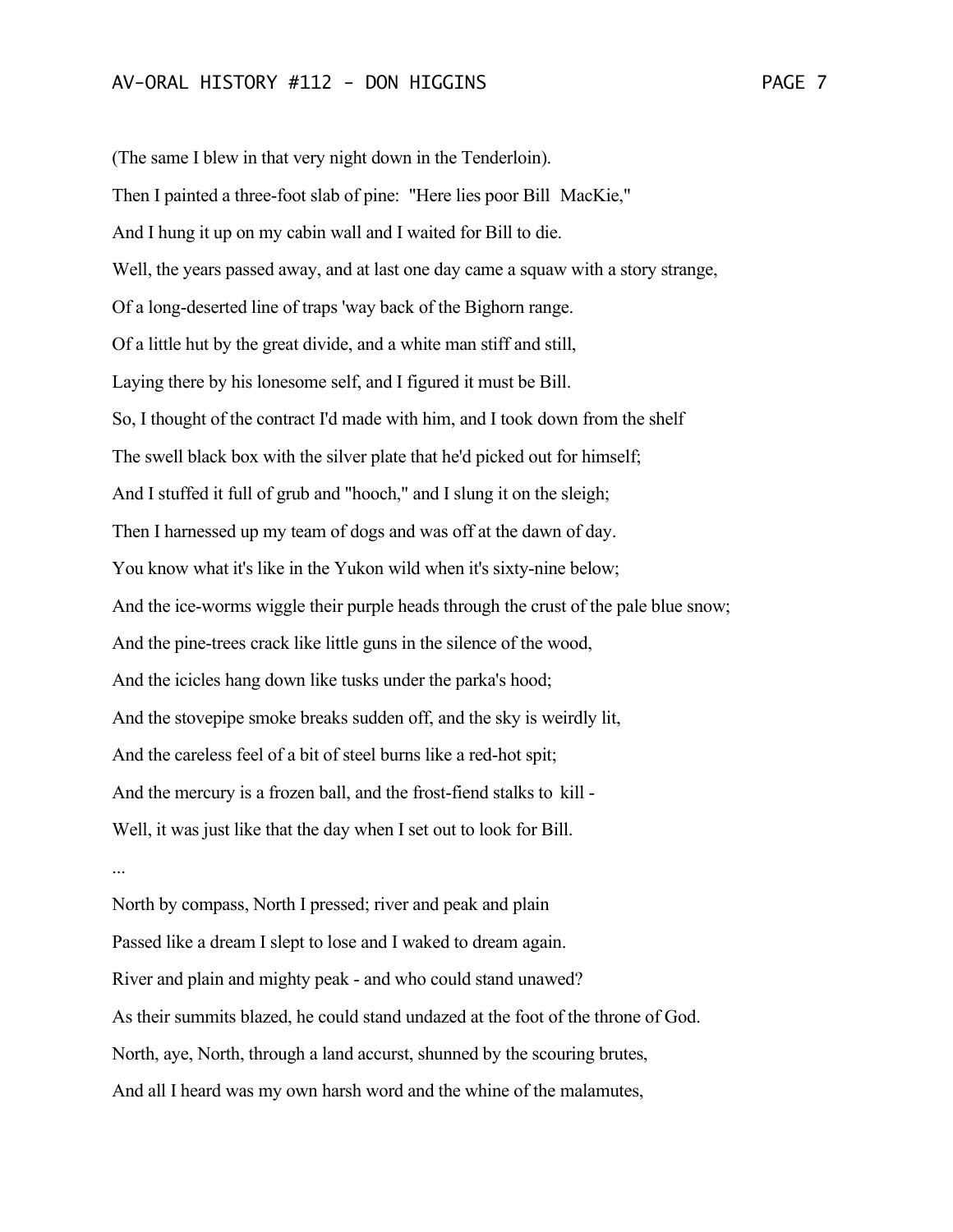Till at last I came to a cabin squat, built in the side of the hill, I burst in the door, and there on the floor, frozen to death, lay Bill. Ice, white ice, like a winding-sheet, sheathing each smoke-grimed wall; Ice on the chimney, ice on the bed, ice gleaming over all; Glittering ice on the dead man's chest, sparkling ice in his hair, Ice on his fingers, ice in his heart, ice in his glassy stare; Hard as a log and trussed like a frog, with his arms and legs outspread. I looked at the coffin I'd brought for him, and I looked at the gruesome dead, At last I spoke: "Bill liked his joke; but still, goldarn his eyes, A feller had ought to consider his mates in how he goes and dies." Have you ever been in a little hut in the shadow of the Pole, With a little coffin just six by three and a grief you can't control? Have you ever sat by a frozen corpse that looked at you with a grin, And seemed to say: "You could try all day, but you'll never jam me in?" Well, I'm not a man of the quitting kind, but I never felt so blue As I did sitting there looking at that stiff and figuring what I'd do. Well, then I rose and I kicked off some of the husky dogs that were nosing around about, And I built up a roaring fire in the stove, and I started to thaw Bill out. Well, I thawed and I thawed for thirteen days, but it didn't seem no good; His arms and legs stuck out like pegs, as if they was made of wood. Till at last I said: "It ain't no use - he's just froze too hard to thaw; He's obstinate, and he wouldn't lie straight, so I guess I'll have to saw." So, I sawed off poor Bill's arms and legs, and I laid him snug and straight In the little black box he picked his self, with the dinky silver plate; And I came nigh near to shedding a tear as I nailed him safely down; Then I stowed him away in my Yukon sleigh, and I started back to town.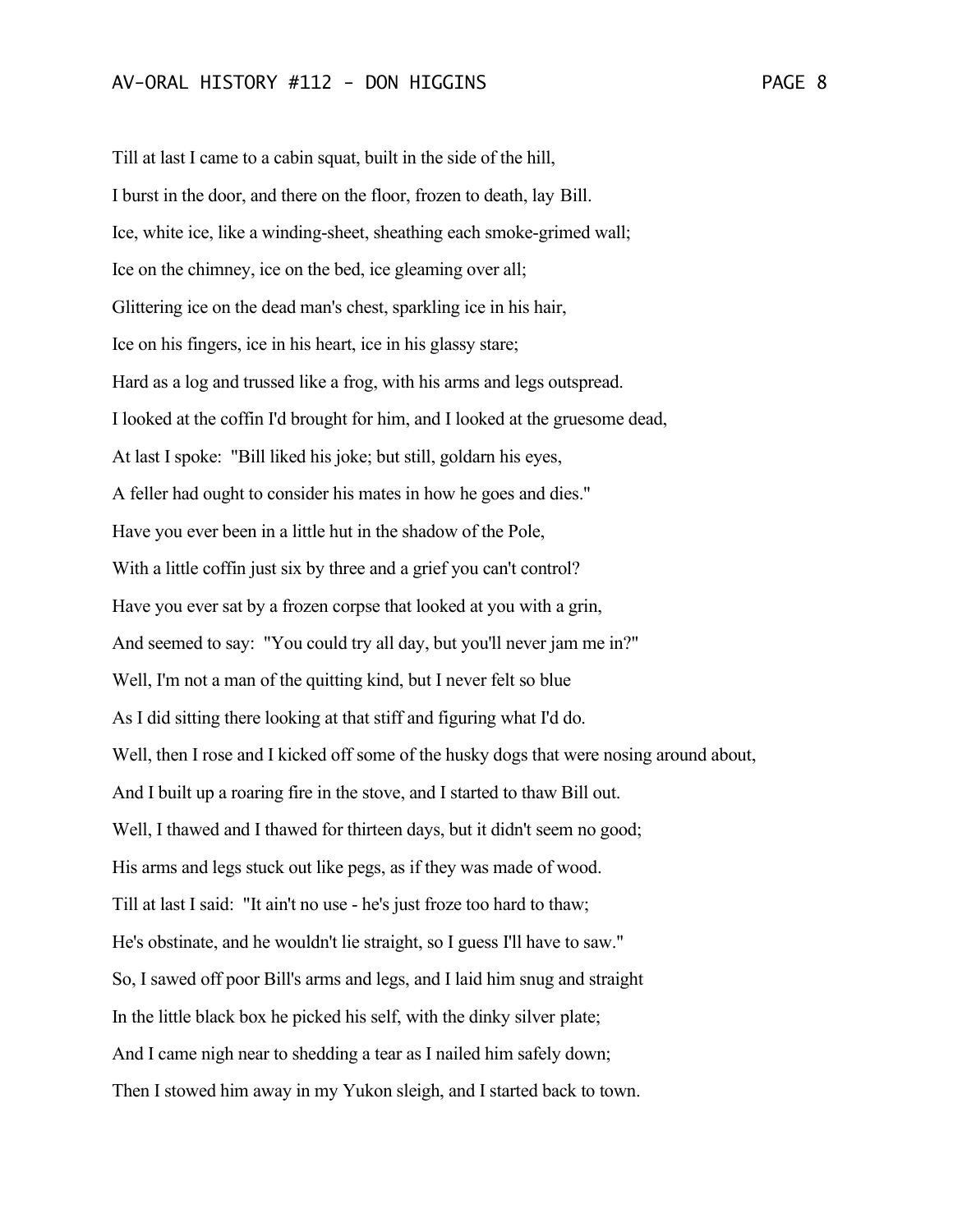So, I buried him as the contract was in a narrow grave and deep, And there he's waiting the Great Clean-up, when the Judgment sluice-heads sweep; And I smoke my pipe and I meditate in the light of the Midnight Sun, And I sometimes wonder if they saw, that awful thing I done. And as I sit and the parson talks, expounding of the Law, I often think of poor old Bill - and how hard he was to saw."

CHARLENE: (Laughter) I've never heard of that one before. I know a few of Robert Service's, but I never heard of that one!

DON: Well, another one that I have never learned yet, but I may someday, is "The Ballad of the Ice-Worm Cocktail". And it's lengthy and it's really funny. I get a kick out of that. When I was on Okinawa my sister sent me a *Complete Works of Robert Service*. So, I read a lot of them. CHARLENE: Now, you do a lot of these around for things like, well, Masons and Eastern Star and so forth, like that, which everybody enjoys. I also haven't heard too many people who can do this kind of thing anymore, who are interested in it. I think maybe one of the reasons that they don't seem to teach kids in school to memorize anything. You think that's true? That has something to do with it?

DON: That has something to do with it, yes. When I was teaching drafting, I had my students memorize sentences that are important in drafting. And of course, a lot of them objected; they didn't like to memorize, but here just lately a former student of mine of many years ago said, "Do you know what I remember in your class? I remember that sentence we had to memorize." And he recited it to me. He still remembered that. Well, this is the way you get things to really stick, is to memorize them. Now the law of forgetting takes effect, if you don't use them, you forget them. But if you say them over and refresh your memory once in a while, they stick with you. And you get more meaning out of them because you think about them.

And in lodge work, of all the various lodges, a certain amount of memory work helps you to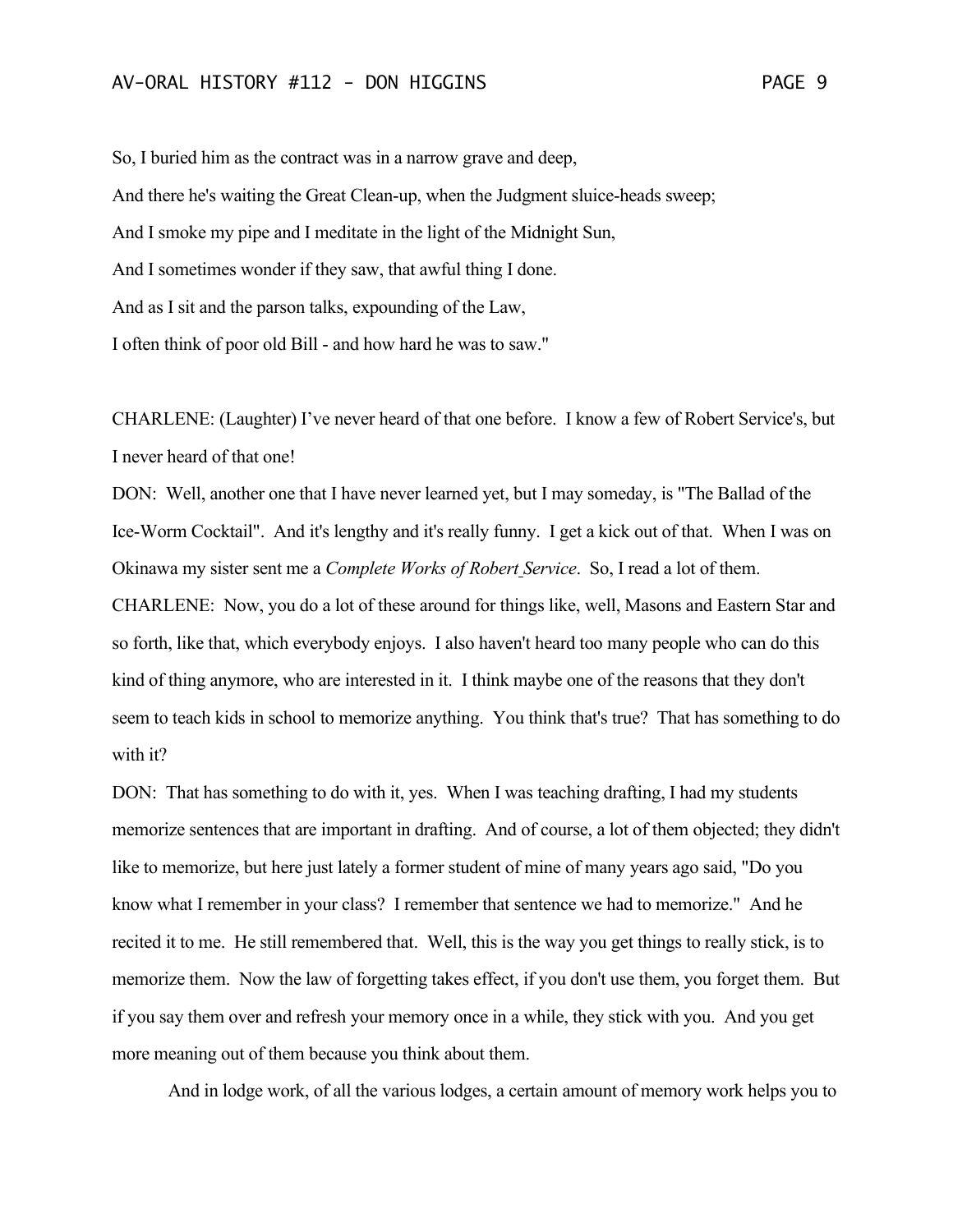really get the essence of the material in that lodge if you memorize the work. And then it stays with you. But I've enjoyed reciting these. We went to Europe this last spring, a busload of 41, and I recited several of these poems while we were in transit on the bus for entertainment. And this is fun. CHARLENE: Can you estimate about how many poems and things of this kind that you can recite? DON: Oh, I could give ten of them today, I suppose.

CHARLENE: I bet you know more.

DON: I'd have to refresh a little on some of them, but oh, I know at least fifteen that I could give. CHARLENE: Since you have this trained memory, do you think it helps you --- think it helps keep the mind active, to keep memorizing that kind of thing?

DON: Oh yes, because every once in a while, in a spot where you never have faltered before, a word will leave you, and my goodness, you're just frantic for a word, you know, and it has never left you before. So, you have to keep your mind going. You have to keep saying it over, and then if you set out to learn something new, then you have to concentrate. And we get so lazy, we don't like to concentrate if we don't have to, you know, and so this is a matter of self-discipline, a matter of making yourself do something that you ought to do, and yet you don't want to put the effort out to do it. And it does take effort, and it does take time. I have found that I can memorize a little bit faster if I stand in front of a mirror and say it out loud, so that I hear myself say it, and you watch yourself say it. And then it helps to get that imprinted in your mind a little faster. But I don't know of any fast way of doing it, just over and over and over. There are no pills to take so you can memorize; there is no short cut that I know of. You just have to say it over and over until you have it, and you can recite it back. For some people it takes much less time than others. Some people have a terrible time memorizing. Other people can say it over three or four times, and they have it. For me, it takes a long time. I have to work at it.

CHARLENE: I found that Rainbow helped a lot when I went through the various offices. DON: Yes. It's very good training. And if you take it seriously and memorize your parts as you go through, Rainbow means something. It holds a great amount of basic meaning if you can make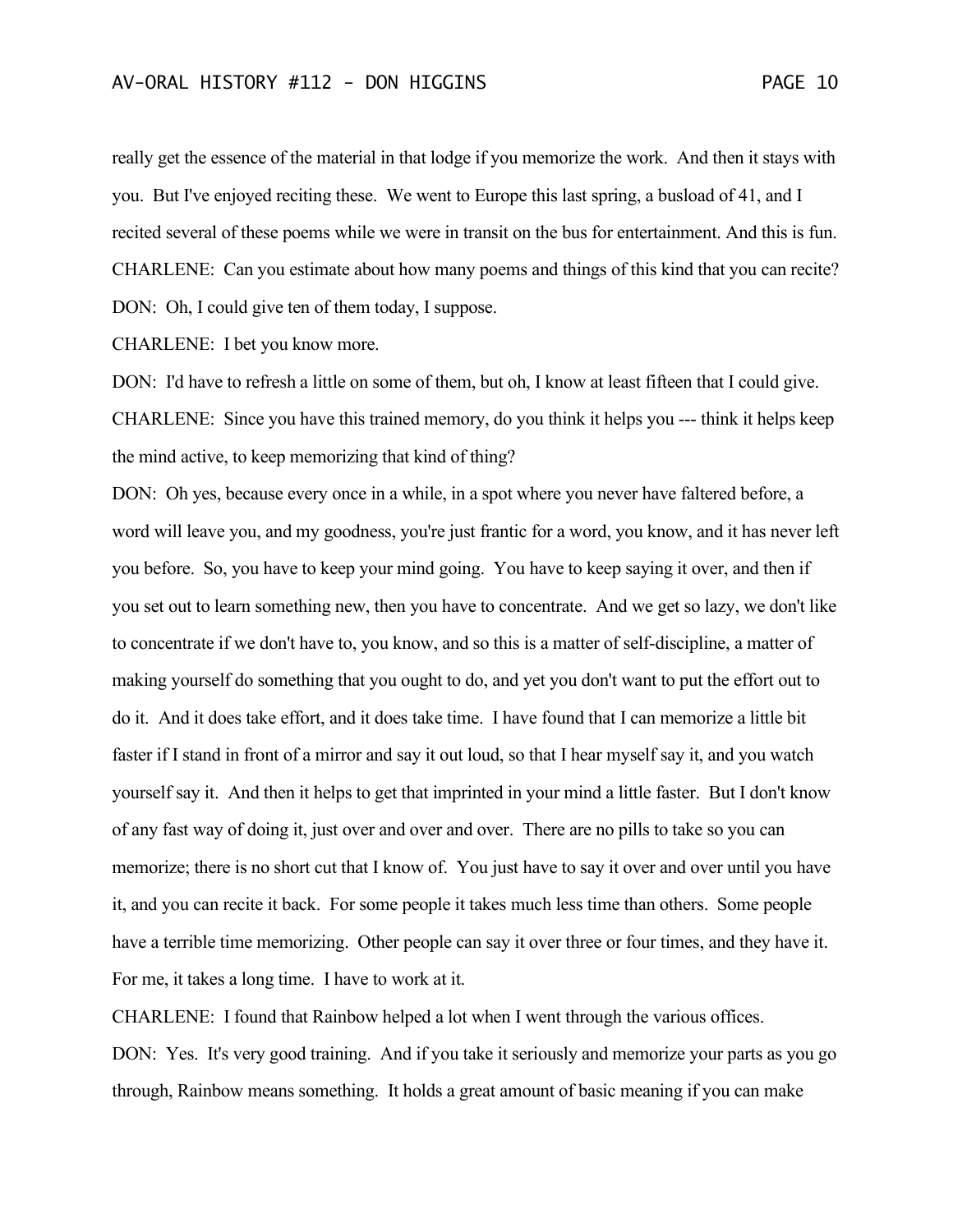yourself do that. Some girls go through and never memorize anything.

CHARLENE: Oh, I know. The whole thing about not memorizing and not learning is showing up in --- practically everywhere that I go. It's in Rainbow, unfortunately, and when I taught Freshman English in college, they don't memorize anything.

DON: Well, we had to memorize the timetables through the twelves. In Canada, they have to memorize them through the fifteens. And in Europe they memorize them --- they still do. And I have found this helps considerably. And when I would ask in my drafting classes --- because we do use math in drafting --- how many know their timetables, and, well they knew a few of them. Very, very few knew them through the twelves, because they'd never had to. Maybe they had been required to at one time, but they didn't. And so, it's a handicap to them. They say, "Well, we've got a computer right here in my pocket! I don't need to know the timetables." Well, maybe so, but I still appreciate knowing, because I had to memorize. And I made myself memorize these things. CHARLENE: One thing I was going to ask in connection with this: I can remember --- because I grew up in the '50's --- I can remember a period of change in Burns that seemed to kind of reflect the whole society. Seemed to me when I was growing up that the population of Burns was more stable. I mean when new people moved in it was really noticeable because they were so new, and we didn't have too many strangers moving in. And it seems that that's changed a lot. Is my impression true?

DON: Well, I have noticed this, too. I used to know nearly every-one around here, and now I go to a gathering of any kind and there's so many I don't know. I don't recognize them; I just don't know who they are. Well, I don't think Burns has grown all that much, there's just a little difference in attitude. We don't get together as a community as much as we used to. And the teachers would have get-togethers, all the teachers, not just in one building, but all the teachers would get together. So, we got to know all the teachers in the county, and then we had teacher's meetings in Central Oregon, so we got to know other teachers besides Burns. And for a long time, we had what we called the Schoolmasters' Club. It was just the men would go, and go over in Bend, Redmond,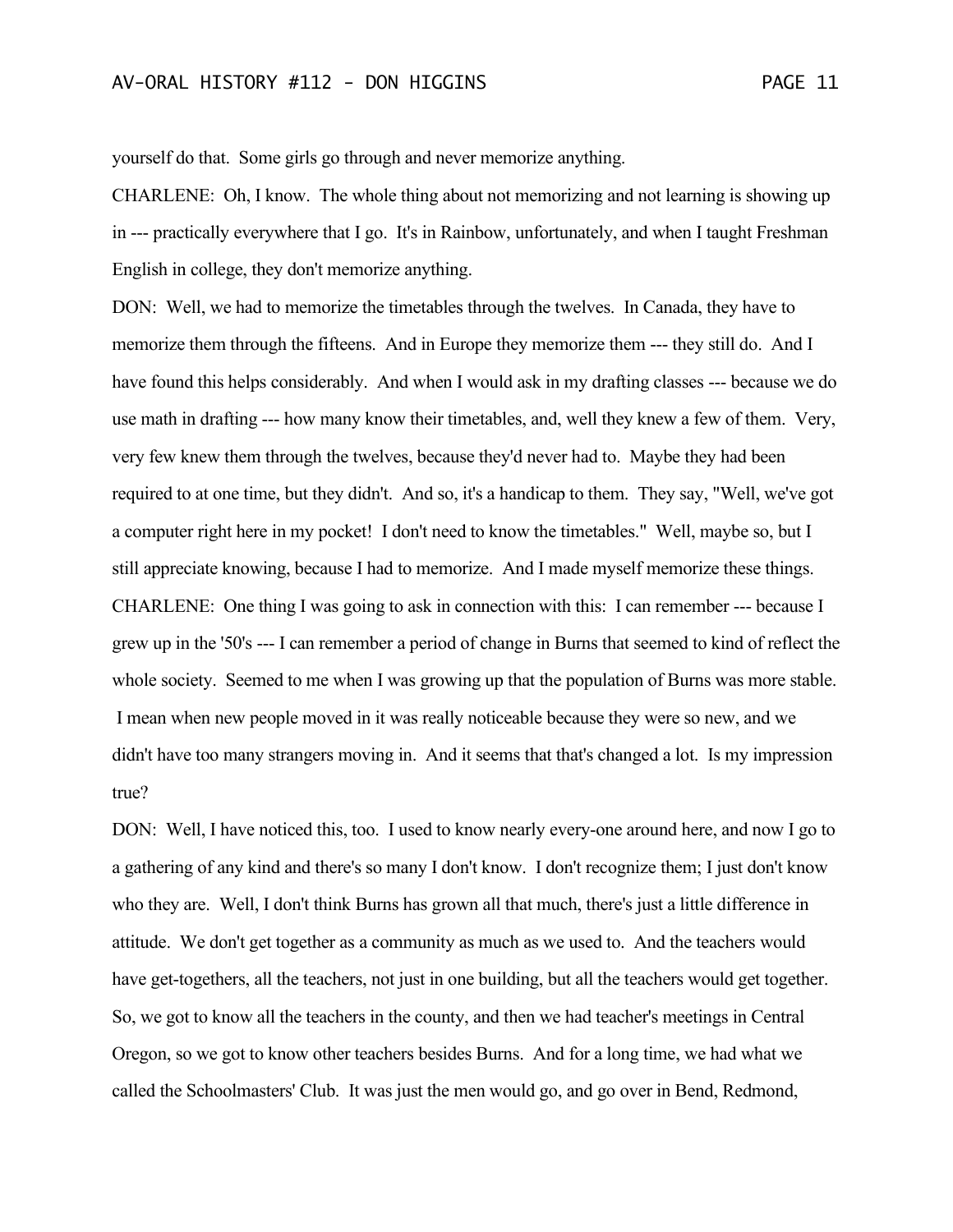Madras somewhere to a meeting and come home in the middle of the night. It was quite a trip, but we did it because we liked the association. We liked to know these people. And this isn't done as much as it used to be. So, the circle of people you know gets smaller, instead of enlarging. And it's mostly the attitude of the times, more than population, because right now Burns is down in population.

CHARLENE: Can you sort of pinpoint when this change started to take place? Because I kind of felt like there was something different going on when I was in high school in the early '60's. And when the town or the country as a whole has kind of started to change in attitude, and people started getting awfully mobile, I mean people move every three or four years now. I find myself forced into that position. I don't particularly like it. ...

DON: Well, it's gradual, it's hard to put any particular year on it, but this has been a trend, this mobility and moving from place to place, and not staying one place long enough to really get acquainted and not making the effort to get acquainted. Some would just as soon not. They don't particularly want to get involved in community activities, or church activities, or fraternal activities, they just want to be alone. They don't want to get involved. And some of them spend half a year here and a half a year in the south, so they don't want to get involved in anything. And when they don't get involved, they don't know many people. Don't get to know very many. So, mobility has really affected the community life, and it's hard to put a date on it, but it's gradual.

CHARLENE: What about television? Do you think, since you've seen it come into Burns, and as you were teaching at the high school, do you notice that that's had an effect on ---

DON: Oh, definitely. Definitely. Evening meetings --- it's difficult to get people to come out in the evening. And the fraternal organizations have noticed this particularly. It's hard to get people to come out at night and attend meetings. In the Masonic Lodge, I remember hearing some of the early minutes read about when the next meeting would be the full moon of the next month, because they came horseback and they would rather travel at night in the full moon than they would at the dark of the moon, so they set their lodge meetings by the moon, so they could travel in moonlight,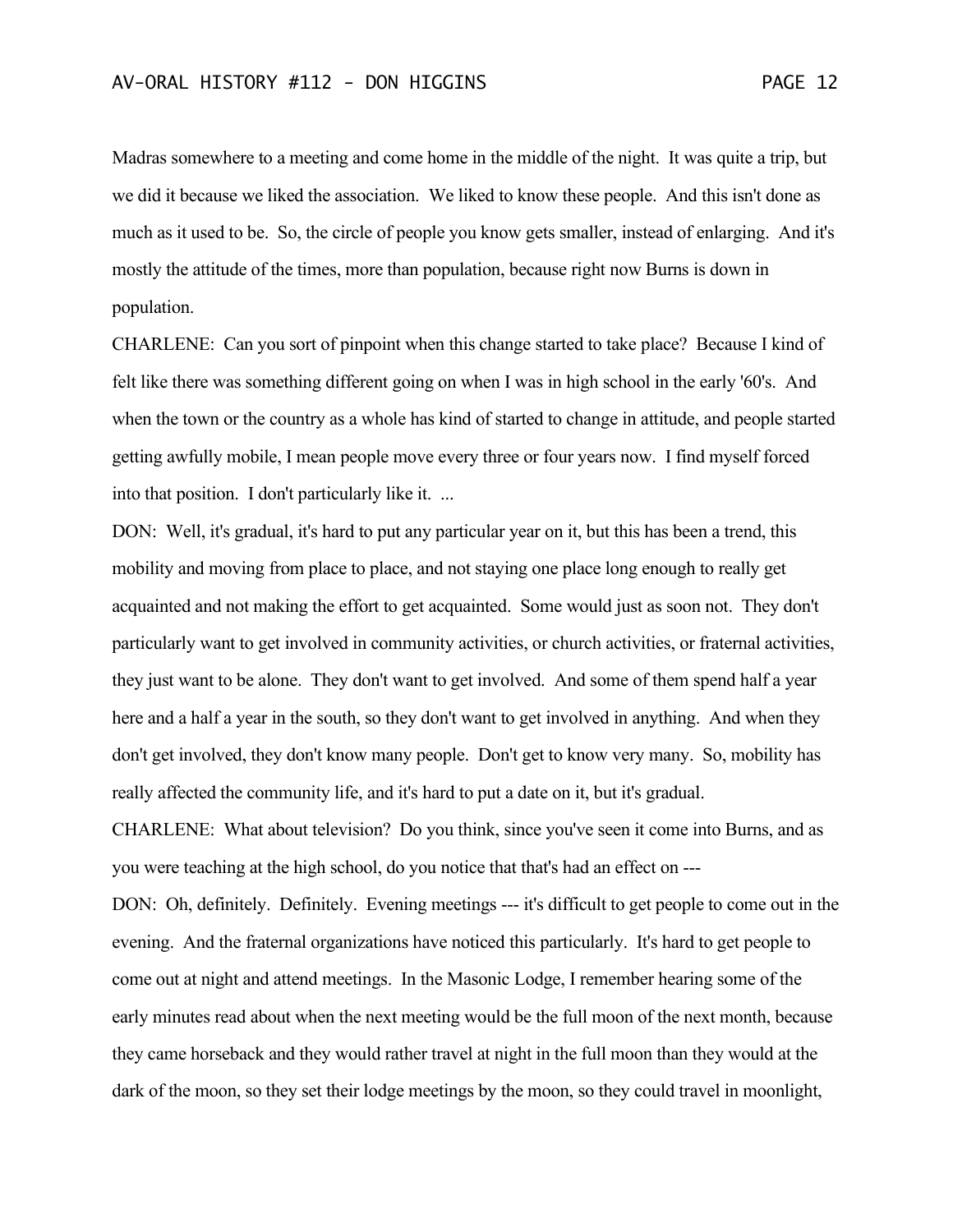either horseback or buggy, or however they came in to lodge. But they would come from long distances to come to a lodge because this was their association with adults, this was their entertainment, this was their closeness to their selected friends. And so, they made a real effort to come to these meetings. Now with cars and good means of transportation, they don't come. The effort is not there. They'd rather stay home and watch their favorite programs than to make an effort to go out to a fraternal organization.

I think that's one reason why a lot of the service organizations meet at noon, during the noon hour, because they can get a good turnout at that time, rather than in the evenings. But television has certainly taken its toll in this field, all right. Yes, very noticeable.

CHARLENE: I think it's kind of a pity. Have you noticed any weather changes, like the heavy snow we got last winter? Was it like that when you came?

DON: No, the weather here hasn't --- except for the last three years being wetter and wetter and wetter --- it's been very nearly constant. We get some snow, and it stacks up for a while, and then it freezes and hangs on and hangs on and hangs on. But never a great abundance of snow at any one time except for this last wet season that we've been experiencing. They used to have an, oh, an occasional snow that was a little heavier than others, and they'd stack it up in the middle of the streets like they do, and they'd have a hard time getting over these stacks in the middle of the street until they were hauled off. But it's been rather constant. But going back to my early childhood, when I was 5, 6 years old in Elgin, I remember cold winters in Elgin and crusted snow, crusts heavy enough to hold up a team. And so, they would go right out across the fields and over the fences with their sleds in the wintertime, because the crusts and drifts were so solid that they could maneuver a team over them. I remember seeing this. And, well I remember one time our --- we had a potato cellar with two-foot walls, thickness, with sawdust in for insulation. And it froze our potatoes in there. Got down to 45 below and just stayed there for a while. So, we didn't have very much to eat that winter. We had frozen potatoes if you could eat them. And it wasn't much fun trying to get along on very little food, but we managed to get through. Long winter.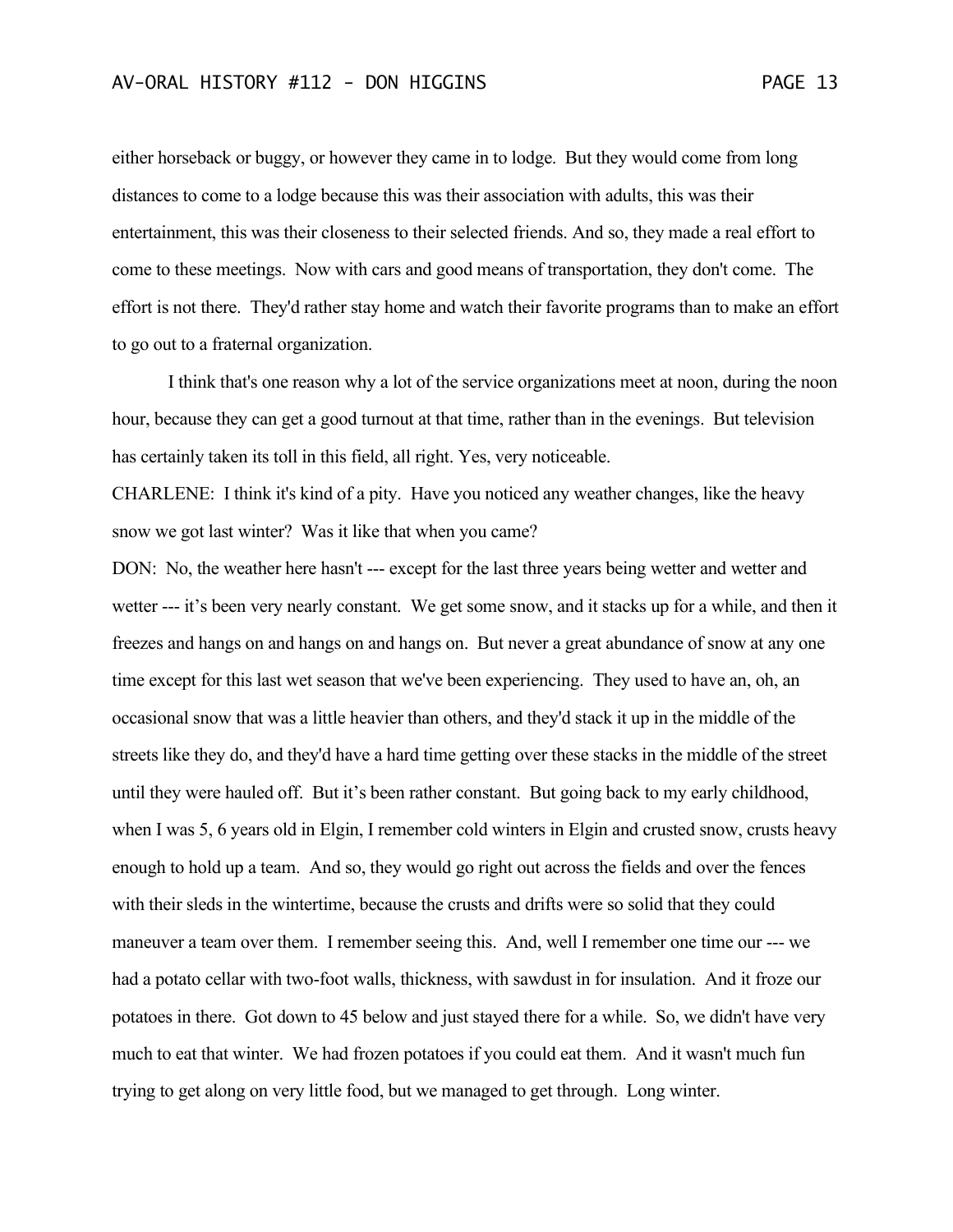#### CHARLENE: Did you grow up on a farm?

DON: No, I always lived in town. I've been mistaken for a farmer sometimes, but I've always lived in town. I was born in Minam.

CHARLENE: Where's that?

DON: It's between Elgin and Wallowa. It's at the confluence of the Minam River and the Wallowa River. A little town that isn't there anymore. And from the looks of the picture, I have of the little shack I was born in, we were eligible for the Poverty Program and didn't know it. We thought we were all right; we didn't know anything about being poverty stricken. And then we moved from there to Elgin when I was so young, I can't remember it, but then we lived in Elgin until I was in the fourth grade.

And then we moved to LaGrande, where we had the first inside plumbing in our house. Taking a bath on Saturday night in a galvanized washtub was common when I was a kid; that's the only kind I had till I was in the fourth grade. So that poem strikes home, too.

CHARLENE: That must have been awfully cold to have to do that in the winter.

DON: Oh, it was. We put the tub right next to the wood stove, and that's where you had your bath. And my mother was a clean woman, and this had to be!

CHARLENE: Couldn't get out of it, huh?

DON: No way!

CHARLENE: I don't know if I could have taken those. Well, I guess if you --- that was all that was available ---

DON: That's the way it was.

...

CHARLENE: Oh, about this heavy snow. Did you ever remember this kind of heavy snow? DON: No, not around here.

CHARLENE: I can remember more snow when I was a kid, and it was almost like this, but this seems to be ...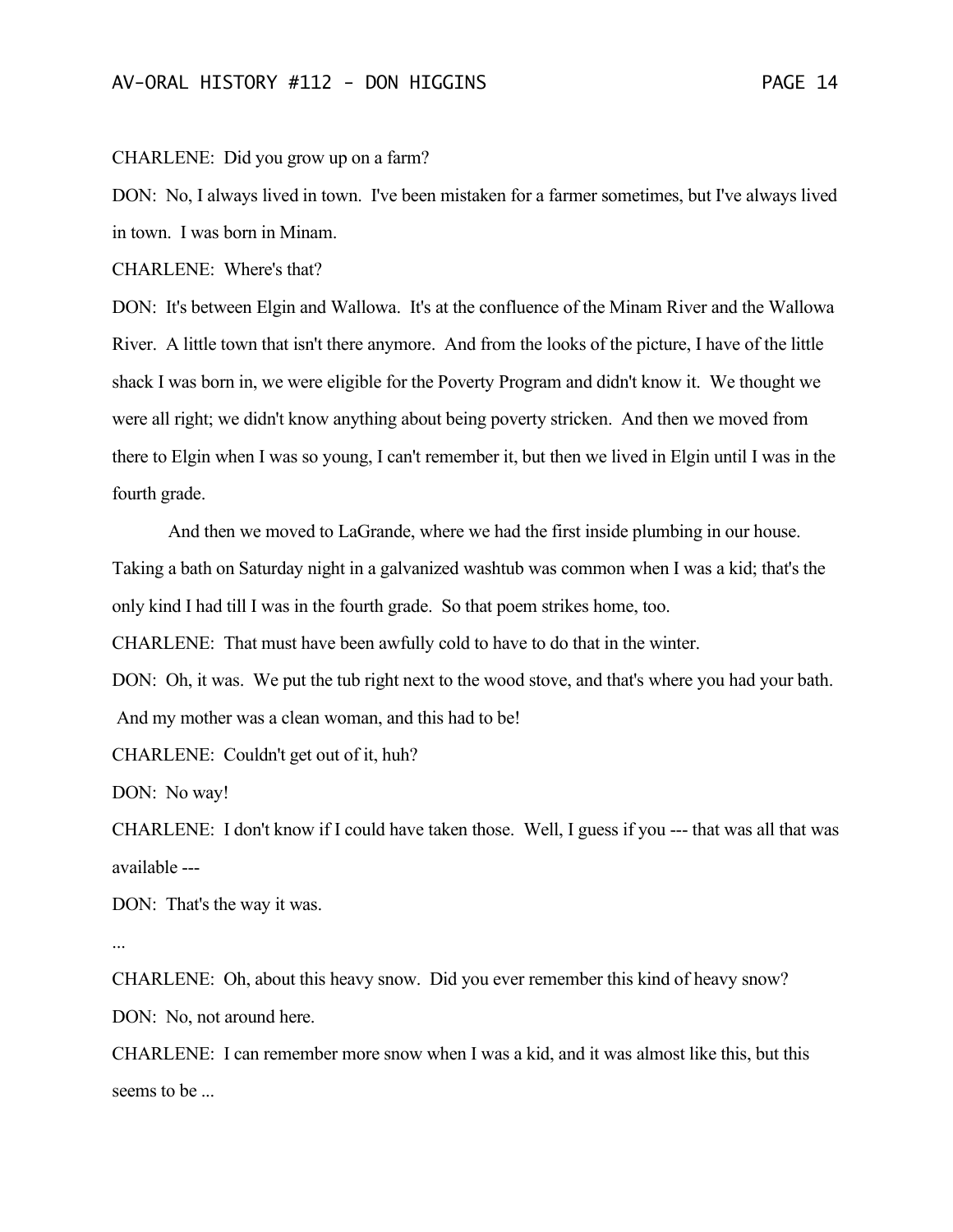DON: We've had fairly heavy snows, but not like we had last winter. Like when I was a kid, we had two great, tall pine trees in our back yard, and my father put up a swing between them, a long rope swing, and we had so much fun out there. Well, here just a few years ago I was going to show my wife where that house was in Elgin. And we looked and looked and looked for that house, and I finally said, "Well, this has gotta be it because of those two little pine trees in the back yard." To me those pine trees were tall when I was a kid, but now they're not that tall. And I thought they'd be huge by this time, but they weren't. And we discovered the house, and they had remodeled it until I hardly knew it, and made streets and roads different there, and I had a hard time finding it, but we found it.

And in Elgin there's a rock wall, there's a big sheer wall of rock just north of town, and as I remembered that it was way out of town. But when I looked it over it's just a little ways out of town. So, your high snow might have been affected by your size.

CHARLENE: I suppose it was, because I can remember when I was about 5 or 6 years old, and it seemed awful high in the middle of the street and so forth. Well, I'm about at the end of the tape, but I'd kind of like to get some more poems and so forth from you some time. Can I come back and have you recite some more things?

DON: Sure.

TAPE 2 - SIDE C

CHARLENE: ... the Spotted Calf. If you want to start with that.

DON: I think I could do that all right. It means quite a bit to me, 'cause I've been there.

"You see, you can talk about your circuses and movin' pictures, too,

And coon-camp meetings, and Halloween and shivarees,

But you can take my word, the hottest show that ever fetched a laugh

Was once when Paw he tried to wean the spotted calf.

Now the calf milked them on the left-hand side and Paw milked them on the right.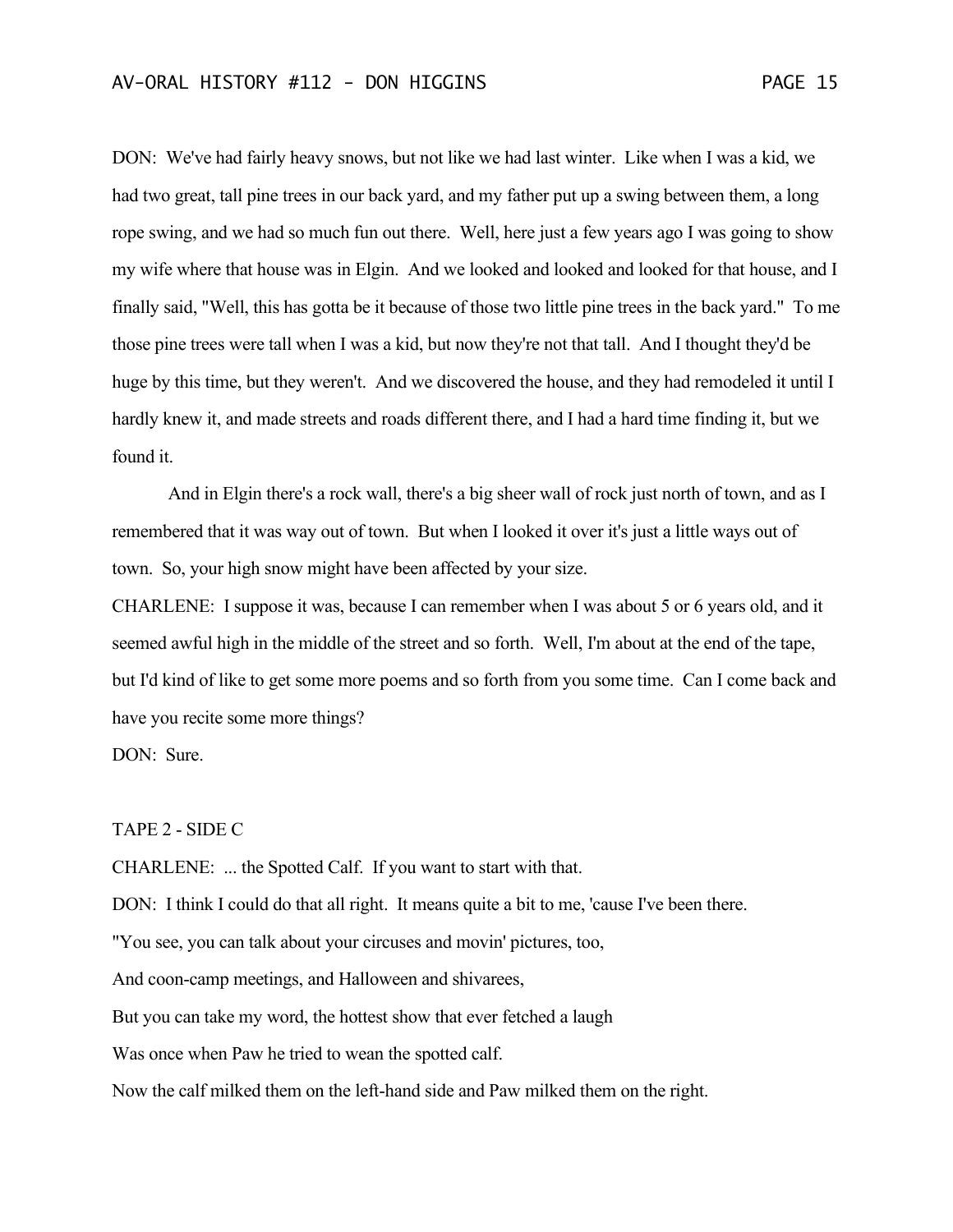And every blessed milking time that calf and Paw would fight. He'd butt his head and switch his tail and dig right in like glory. Paw said he had an awful time to hold his territory. And then the calf would mess up the cow so, sometimes Paw'd make him march. He said he'd rather stick his hand down in a crock of starch. He said sometimes he wished that calf was in a hotter region. He said if he didn't wean that thing he was going to have to give up his religion. So, he went and got a milk-pan and put some more milk in, And me, I clumb up on the fence to watch the fun begin. He saw me and he says, "That's right, my son, you watch your Paw And you'll be a first-class farmer when you grow up to be a man." Well, then he marched into the calf-pen where the spotted calf was at. He says, "Come on, Mr. Spotty, here's the cope to make you fat." He stuck his hand down in it and he placed his fingers so. Why, he thought that calf was going to come and take it in his mouth, you know. And then he'd go to pullin' and then he'd sock his nose down in, And then he says again, "Come on, Mr. Spotty, here's your cope, Come take your medicine." Well, that calf just smelled Paw's fingers, And then he broke and run. Yes sir, that was the smartest calf purt-near ever saw. It knowed as well as anything that Pa's fingers wasn't its Ma. And then Pa's fingers stickin' up so instead a tother way, And Paw didn't have no bell on, nor horns, nor even hay. Well, then Pa took to chasin' the calf around and around the pen. He'd stop and stick his fingers up, then he'd break and run again. I could see his jaws a-grinding and his neck a-getting red, And I knowed some fun was a coming by the kind of words he said.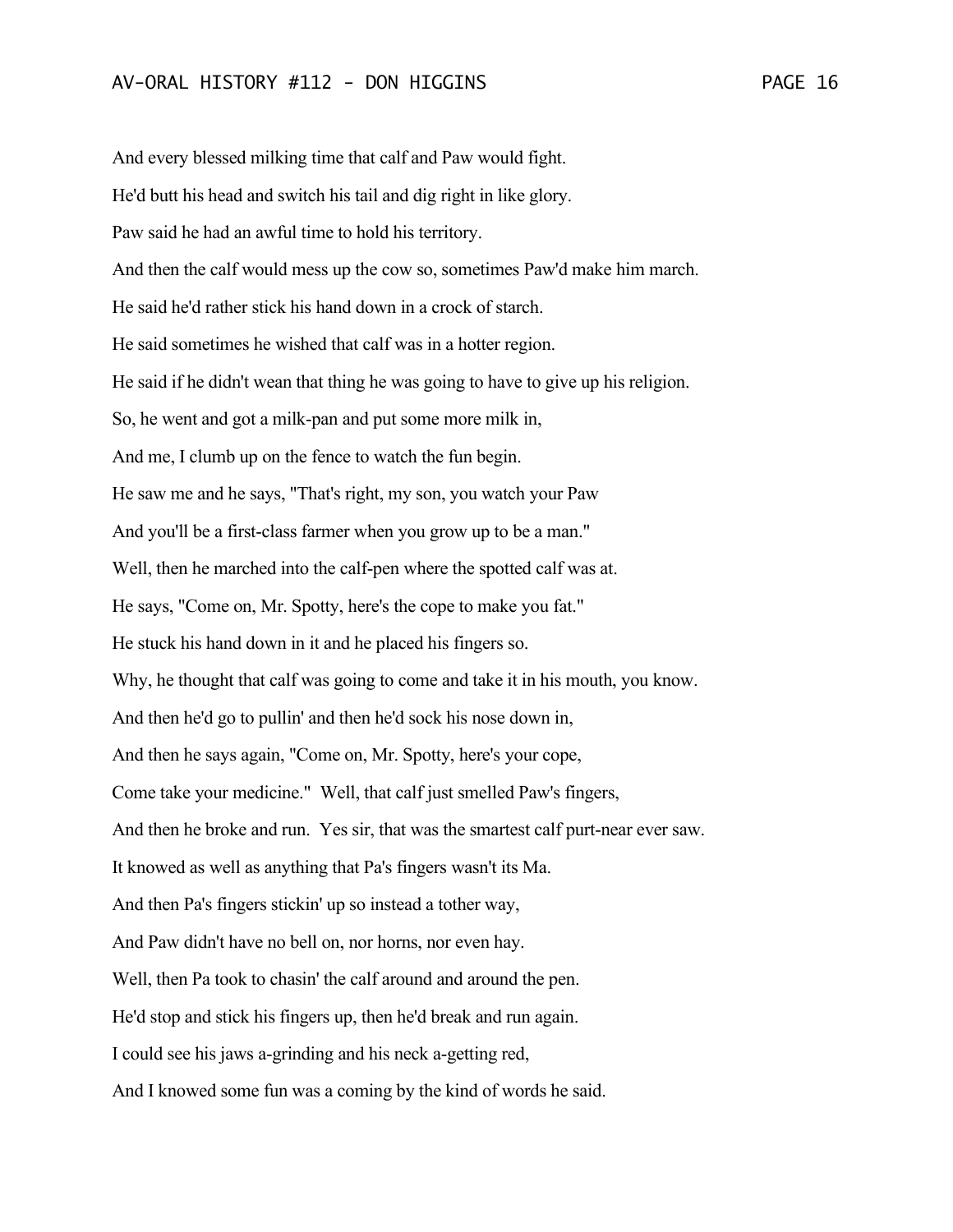Then he went and he set the milk-pan down where he thought it safe from harm, And he says; "Now we'll see who's a-runnin' this here farm." And he spit on his hands and he rolled his sleeves clean up to his neck. "Now, ya little rascal, we'll see who's a-runin' things, by heck." And he grabbed old Mr. Spotty by the left ear and the tail, And the fun was on for little Willy a-roostin' on the rail. It was the beautifullest scrap that there ever was. He split Pa's shirt clean up the back and busted his galluses. Then Paw bent the calf plumb double and yelled, "You spotted brute!" "I'll make you bite your pesky tail off clean up to your snoot!" Well, the calf let out a beller and he darted right between Paw's old bowlegs. Oh, you'd ought to hear him holler and get down on his knees and beg. Then Pa let out a holler and he grabbed up old Spotty's tail, And he went chargin' around the calf pit like a scooter under sail. And I stood up and hollered, old Carlo started in, And the geese and guineas and hens all set up an awful din. And the pigs squealed and the colts and calves went chargin' cross the lot, And the gobbler and the turkey hen joined in the turkey trot. And the crows and magpies, why, you'd a thought for sure t hat Noah's Ark had scraped the bottom and he opened up the door. Well, the calf kinda humped his back and threw Pa clean as silk. And kicked him in the stomach and set him in the milk. Well, Pa looked and catched me laughin', and I hadn't done no harm. He says, "What are you laughing for!" Well, I says, "I'm learning how to farm." Gee, he was mad! He started in again; then he said, "Oh, shucks and fiddlesticks!" And that was all he said. So, he limped away leaving the enemy holding down the field.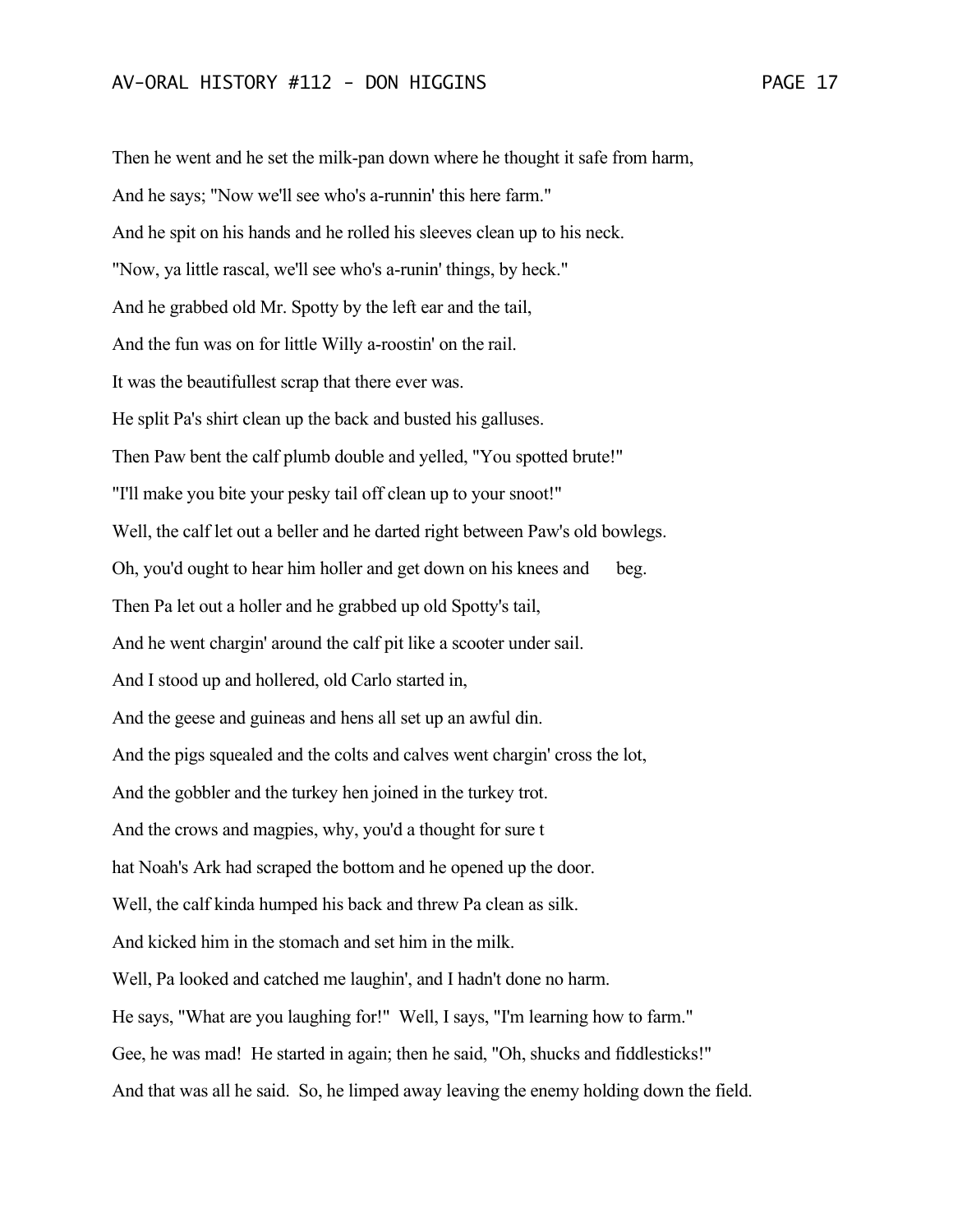But Paw got even with that calf: He sold him for veal."

CHARLENE: Do you know who wrote that poem?

DON: I don't know. I first heard that when I was at Christian Endeavor Camp up at Wallowa Lake, and there was a minister there that was one of our advisors, and he had a peg leg. And he said this poem and he stomped around on that peg leg, and I thought it was the funniest thing I ever heard. And I tried for many years to find that poem. And here in Burns one time I mentioned that I sure would like to find that poem, and somebody says, "Well, I've got a copy of it." So, I got a copy. And I don't know who the author was, but I was sure glad to find that.

CHARLENE: Well, it's a funny poem, but I don't know anything about weaning. Is that pretty true?

DON: Oh, that's the way they do it. That's one way they do it, anyway. They've got better methods now; they have special buckets with a nipple on them that they feed the leppies with, or they wean the calves with, but that was common practice when I was a kid.

CHARLENE: Sometimes it was that difficult?

DON: Oh, yes. Calves are ornery; they're unpredictable, especially if they get a little big, too hard to handle.

CHARLENE: And they have to do it in one day?

DON: Oh, usually you work at it quite a while to get them, so they'll drink. They don't like to drink. They think they should have their mother.

CHARLENE: No wonder he sold him for veal. Do they just give them cow's milk in a pail? DON: Yes.

CHARLENE: I've never seen that done. I suppose anybody who's ever been associated with farming or ranching would really appreciate that.

DON: Oh yeah, there's a lot of people around Harney County that knows about weaning calves. CHARLENE: There was one other thing I had thought of that I thought you could probably tell me,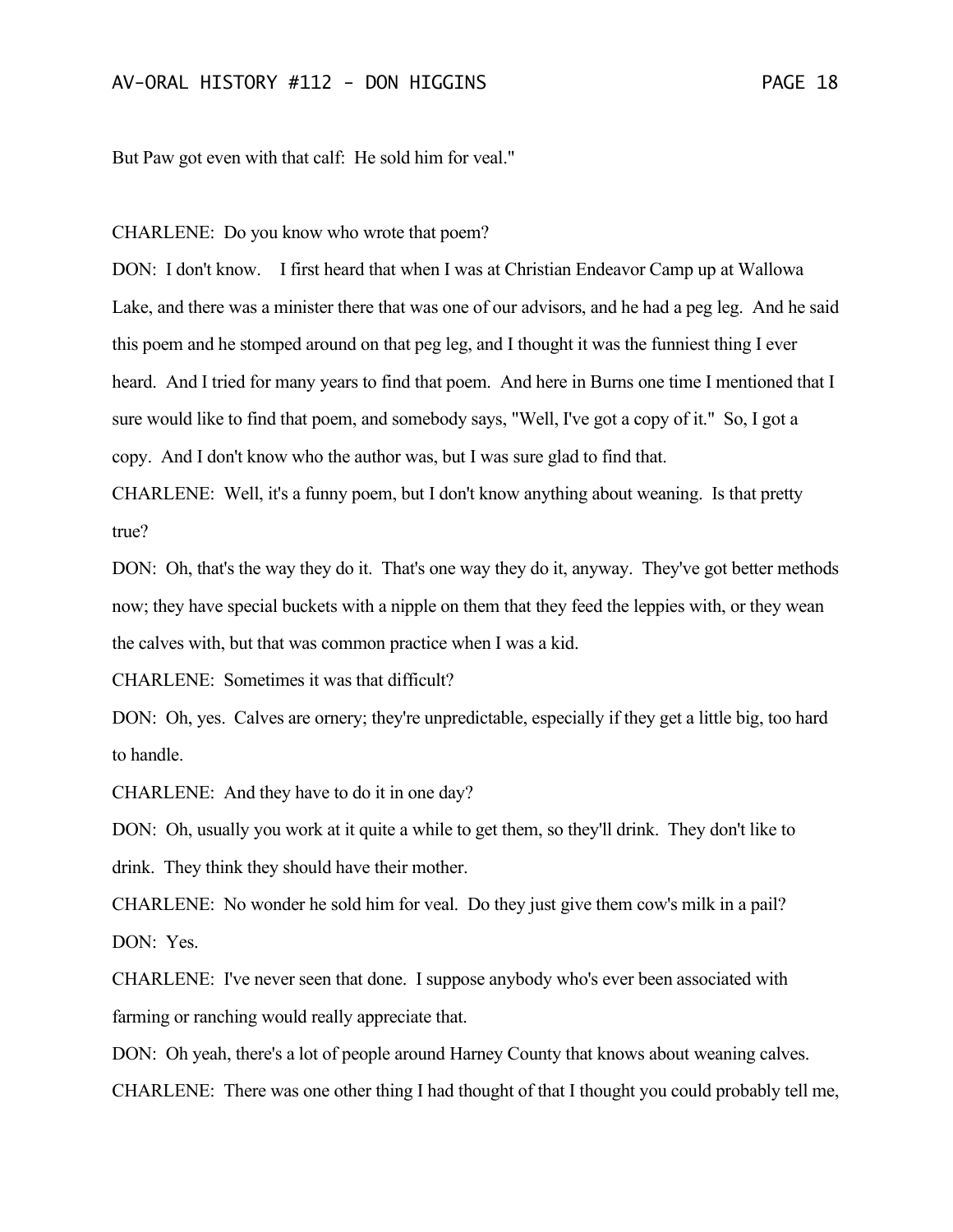and that is, oh, about what the Masons did back a few years ago when they were really, when there were a lot more of them and the lodges were more active. And I wondered if you could say something about Malheur Cave ... how that got started.

DON: Well, it started, I think, about 1937. It was a long time ago. And they used to cook right out at the mouth of the cave, and everything was done right there. They'd sleep in the cave. But the cave became quite notable, and the Masons heard about it and invitations went out to Grand Lodge. So, they started coming from all over and just really having a good time there.

My first year to go out to the cave was in '48. And there were four busloads from Portland that year. We had close to 400 there, which is the largest crowd we've ever had. And one of the Portland lodges put on the second section of the degree in full uniform and it was very impressive. And we used to serve steaks out there for Saturday evening, and then the crowd got so large that we couldn't afford to feed them steaks, and we didn't used to charge them enough to hardly pay for the meal. We've had to raise our price for the meals. But even now we feed them Friday evening, Saturday morning, Saturday noon, and Saturday night. And there's a few stay for breakfast Sunday for \$15, so it's still very reasonable as far as food is concerned.

And out there at the cave we have air-conditioned rooms by the acre, out there. See, they bring their tents and sleep in the air; that's air-conditioned. With running water --- you run for the water.

CHARLENE: Oh, I see.

DON: We have pasteurized water out there, too. Yeah, it runs through pasture after pasture after pasture.

CHARLENE: No facilities at all.

DON: We have a well there that's pretty good water. We have it tested, and I'm not sure how it'll test out this year. Because of the high water, I'm not sure whether our well is contaminated or not, but we've had good water out there for many years.

And as far as what the Masons used to do, we had better attendance --- we do the same thing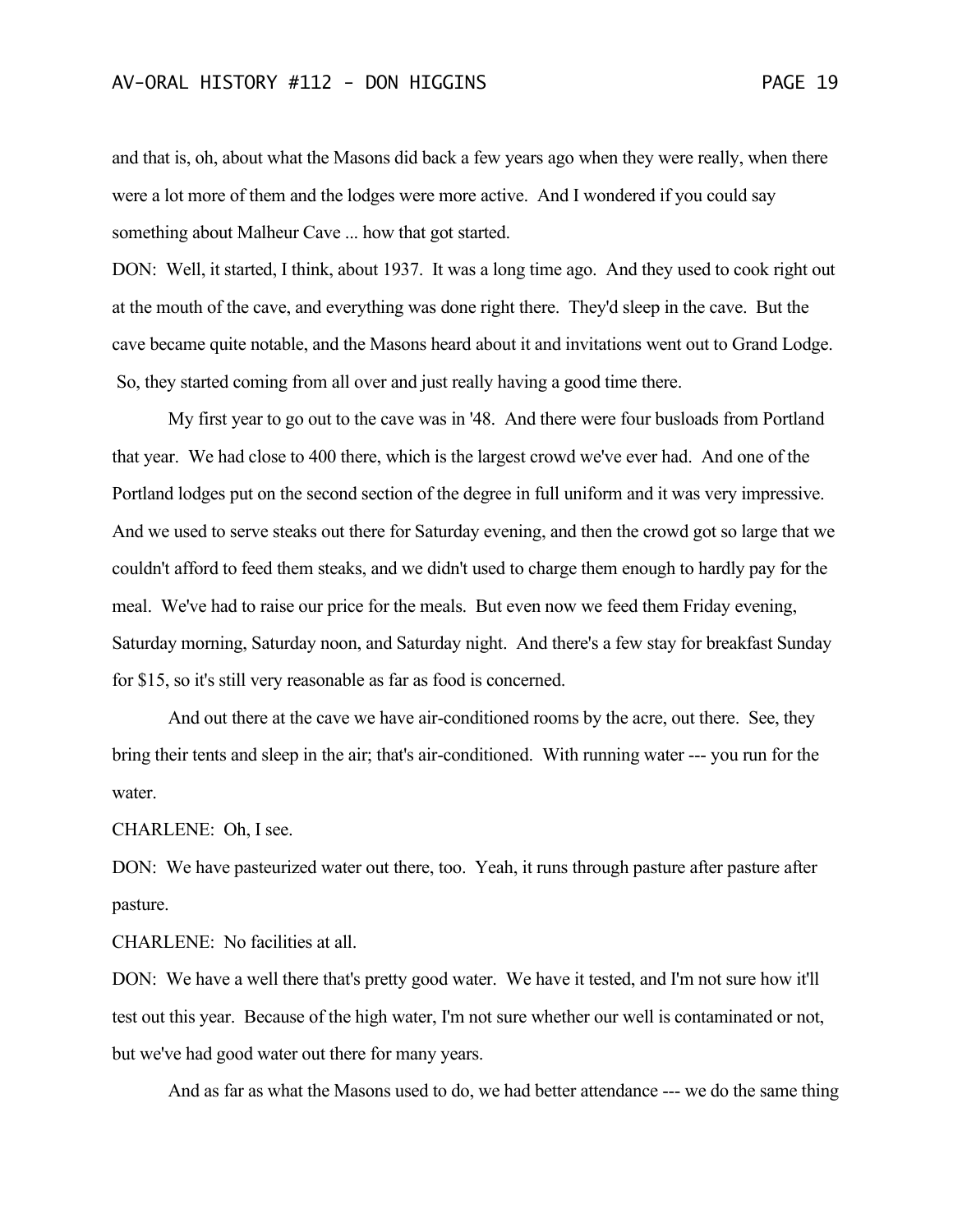now as we used to: We encourage candidates and help them through their degree work and their memory work, and it's a fine get-together. Men enjoy getting together and having fun together. And the ancient part of Masonry, it's been in existence for many, many, many, many years, hundreds of years, and so the antiquity of it is interesting. And there's so much study you can do if you have a notion to, in the history of Masonry and in the ongoing projects and problems that Masons have, and the good that they do, the Shriners' Hospital, the help that we have, for monetary help and physical help that we give to the members and widows. And it's a fine organization socially and mentally, and I just can't say enough about how I enjoy Masonry. I started to say we do about the same things now as we did then, except it's more difficult to get people to come out in the evening. Some join the lodge and go through the degrees and get their standing, and never show up again. And others find it very interesting and never miss a meeting. And so, it's the same that you can say with any other organization.

CHARLENE: Now this, at Malheur they do this, it's an initiation, isn't it? (In Malheur Cave) DON: Yes, we put on the third and final degree in the Blue Lodge there. There are three degrees, and this is the most pictorial of the three degrees. We always put on a third degree at the Malheur Cave. One year we did not put on a third degree, but the Demolay put on their degree at the Malheur Cave. And many, many times visiting lodges have put on the work at the Malheur Cave, which is entirely up to the Master. If he wants another lodge to do it, why, that's fine. If he would like to do it --- when I was Master, I wanted to do the work because the men of Burns do the ritual work as good as anyone I know, and we can take a back seat to no one as far as putting on the ritual work. I hope that it will continue. We need to do some work on the bleachers down there. All this water dripping and the dry rot, we have to make sure that they're strong enough to hold up the many hundreds of men that get there. So, we were talking yesterday about plans for rebuilding sections of those bleachers. We'd like to put them on a cement pier to get them up out of the wet. We'd have to take a mixer down there and our light plant and have a work crew down there to set forms and pour the concrete. Then, if we get that done, it would make it so much more easy to fabricate and haul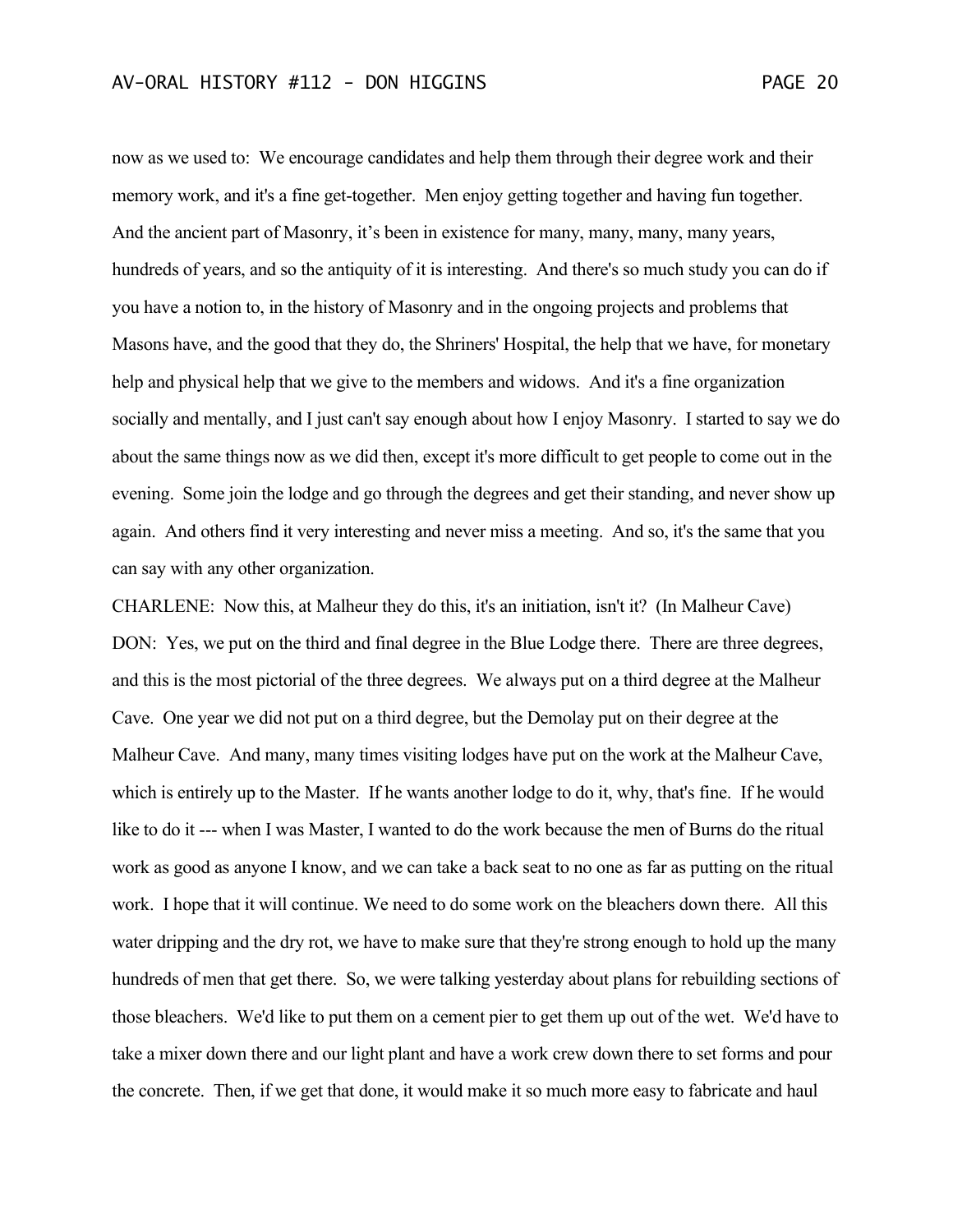down there the bleachers to set on them. So, it's something to think about, if we can get enough work crew together, we can probably do something like that.

CHARLENE: Do the Burns Masons own the cave?

DON: Yes. Yes, we own 50 acres, which includes the cave. And the owners of the land right next to us have sought our permission to fence the land, which is all right with us. We've had no fences out there, and we've had an agreement with the rancher that owns the land around the cave, that if we could use that little valley where our cook shack is and we feed the people down there, if we could use that once a year, he could use our 50 acres for grazing his cattle. And that's been in standing through about four different ownerships out there. But the present owner out there would like to fence the property, and so --- it's fine with us. We agreed that it'd be all right. CHARLENE: Years ago, I know I remember that during the initiation --- it's always in August, is

it?

DON: Yes.

CHARLENE: I remember that they had the families out for picnics, because I remember going out there for that, and then they must have quit that.

DON: We used to always go out there on workdays, when we wanted to get everything ready for the cave meeting. On workdays, we had family picnics out there, and I've attended some of those. And the men would go out and work, and the ladies would --- and the kids would enjoy the picnic idea. But the last years we've just gone out there and worked, we haven't made a picnic out of it. It would be nice if they could do that again, I think. We really had interesting times out there. And for some families, that's the only time they get to go out there.

CHARLENE: I haven't been out there since I was a little girl. Well, I thought I remembered that the families went out there during the initiation, but it must have been one of those workdays.

DON: It was probably one of those workdays, because the families are not encouraged to go to the Masonic meeting.

CHARLENE: Have the Masons always owned Malheur Cave area?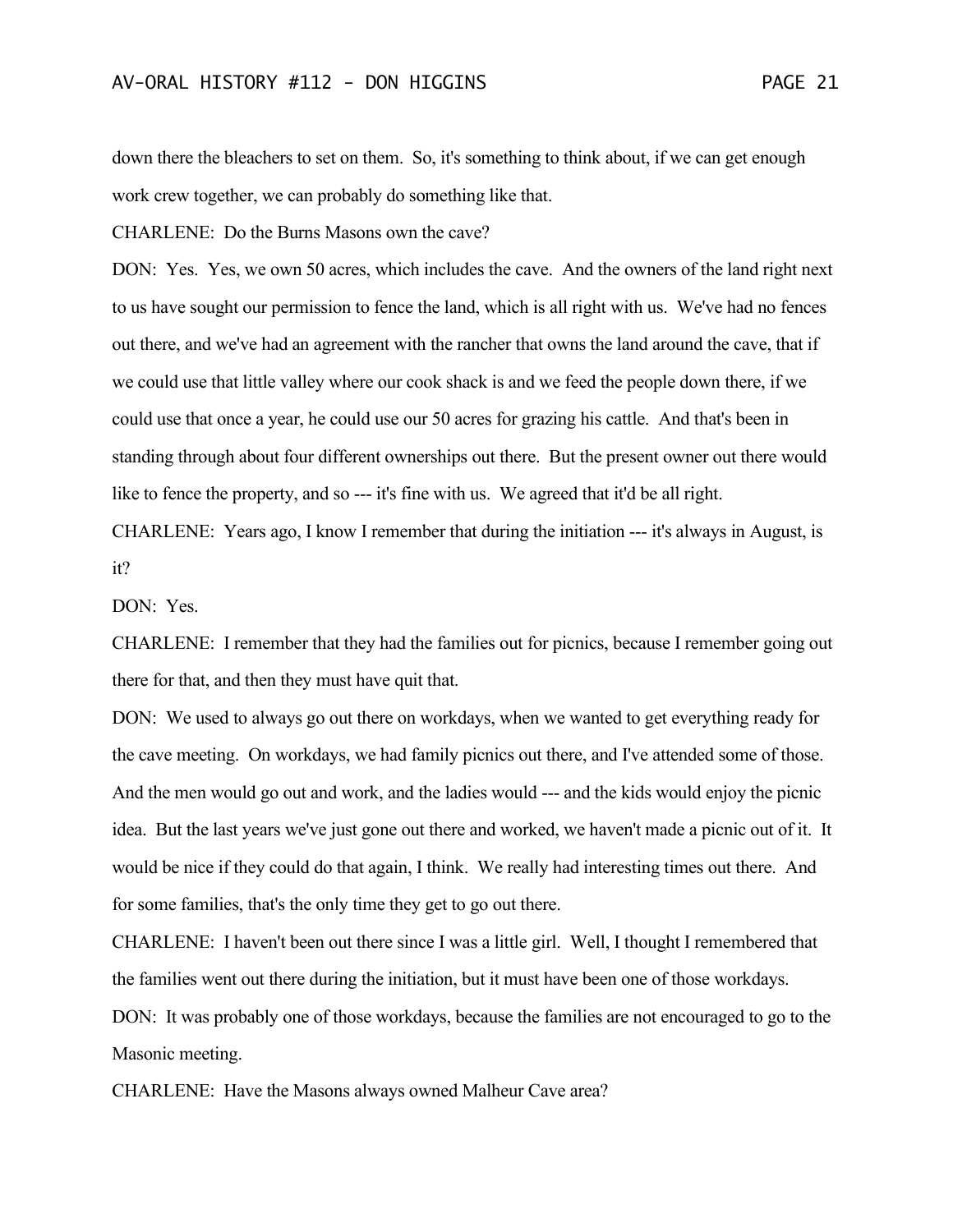DON: No, we purchased that --- I don't remember when. It was probably about 1948, or somewhere along in there. We purchased that land.

CHARLENE: I'm surprised it wasn't designated a kind of monument or ...

DON: Yes, the state would probably like to set that aside as a monument or something, you know. And it's open to the public all the rest of the year; we don't close it or anything, we just put a notice in the paper that it's closed to the public while we're having our meeting. But we've experienced a great deal of vandalism down there. They've torn up our cook shack, just mutilated it, shot great holes in it with shotguns and rifles. And burned our altar --- we had an altar down there, they've burned it up, and they've torn up planks off of our bleachers and burned them. And one time we lined all the bleachers with some planks that we got. Someone went down with a truck and stole all of the planks, every one of them. And someone stole our roll of wire that we run down in the cave that we use to light the cave. And that was while we were there working. We'd hauled it out there and was getting ready to string the wire into the cave and somebody came along and stole the whole roll of wire. We had to come to town and get some more wire.

CHARLENE: It's such an isolated place; there is nothing out there.

DON: Every year people go out and dig in the entrance to that cave. They just dig great holes in there and push the rocks around and leave it, of course; they don't put it back where they found it. So, we have to go down there and make sure there's a path down that we can use, and push the rocks out of the way. So, we're plagued with vandalism there.

CHARLENE: Are they digging for relics?

DON: Yes. Yes, for artifacts.

CHARLENE: There was an Indian war there, wasn't there?

DON: Well, the Bannocks came over and the Paiutes holed up in the cave. And they were able to survive in the cave until the Bannocks gave up and went back into Idaho, as the legend goes. We print this legend on the aprons in the meeting every year so that they can know this history of that. 'Course, the way the Indians tell it, the coyote came and told them that the Bannocks were coming.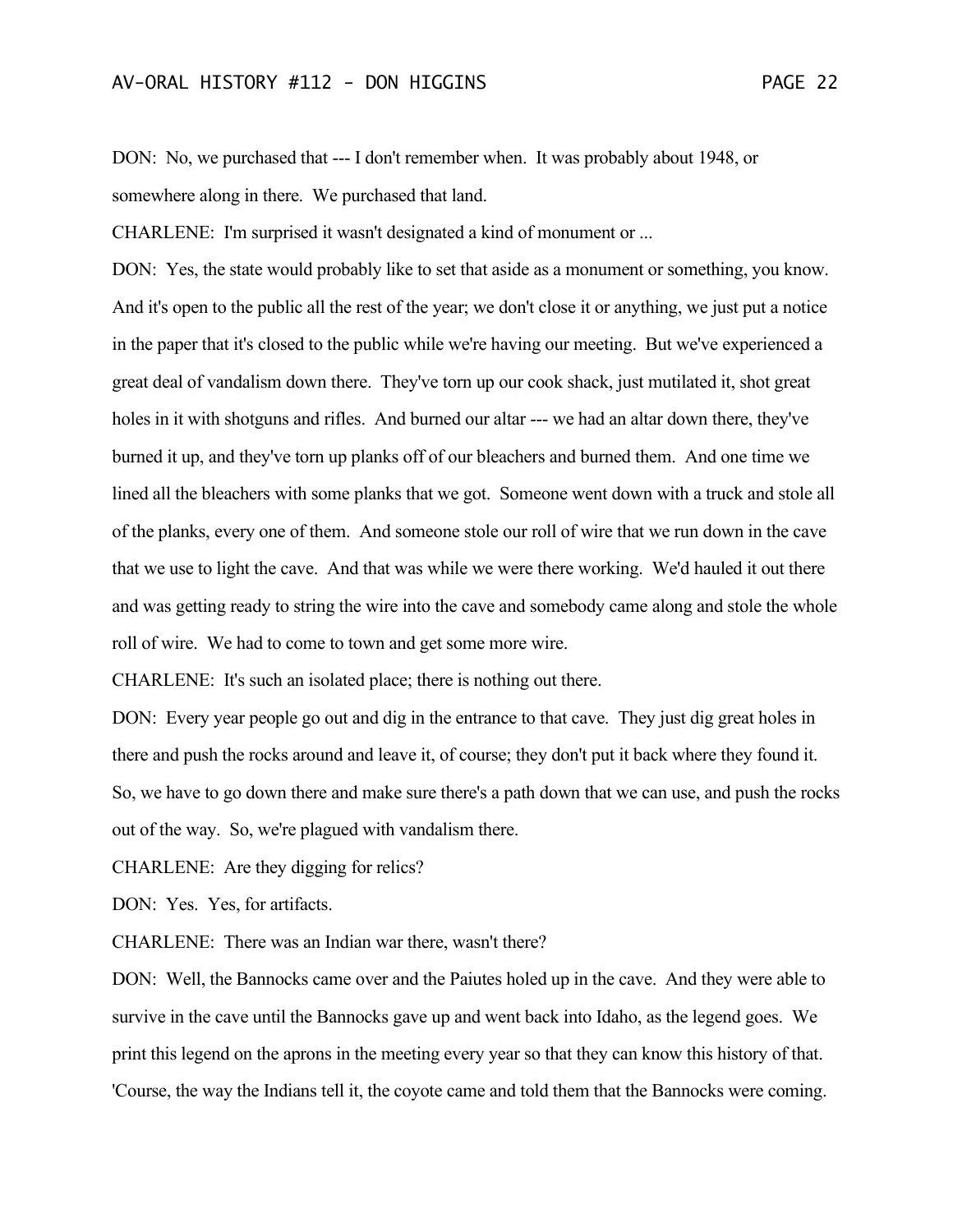So, it's a good legend.

CHARLENE: Yeah, that's real interesting. ...

DON: You ought to get one of those aprons. There is a pile of them up at the lodge.

CHARLENE: Oh, is that all right, can I look at them?

DON: Sure, take one of them. We always print lots of them, so you can have one.

CHARLENE: Initiation is this weekend?

DON: This coming weekend.

CHARLENE: Are you expecting a big crowd?

DON: Well, we've been getting around 200 every year. And they surprise you, where they come from. The last several years, we've had a great number that come from California, in the Berkeley area. And some of them fly in, some of them come by bus, some of them drive, most of them drive in. Oh, from Idaho we usually have quite a few. There's a group that always comes from Washington. And all over the State of Oregon they come into it. We have had them there from Hawaii and China and other places that were far off. And every year we have someone that comes from --- when they register you can tell where their home lodge is, and they're from way off someplace.

For many, many years I have served rattlesnake cocktails at the Saturday evening meal out there. I usually fix around a hundred cocktails. And usually, they're all taken. I won't say they're all eaten, but they're all taken! (Laughter)

CHARLENE: What are they?

DON: Most of them eat them. Well, they're made of --- like any cocktail, some chopped lettuce, and rattlesnake meat, and a little cocktail sauce on it.

CHARLENE: You kill the rattlesnakes yourself?

DON: It's been some years since I found any to kill, but I have lots of friends that know I need rattlesnakes, so I usually get rattlesnakes enough, and I cook them up, cook them in the pressure cooker, then take the meat off the bones and mince it up because it comes off in long strips. Their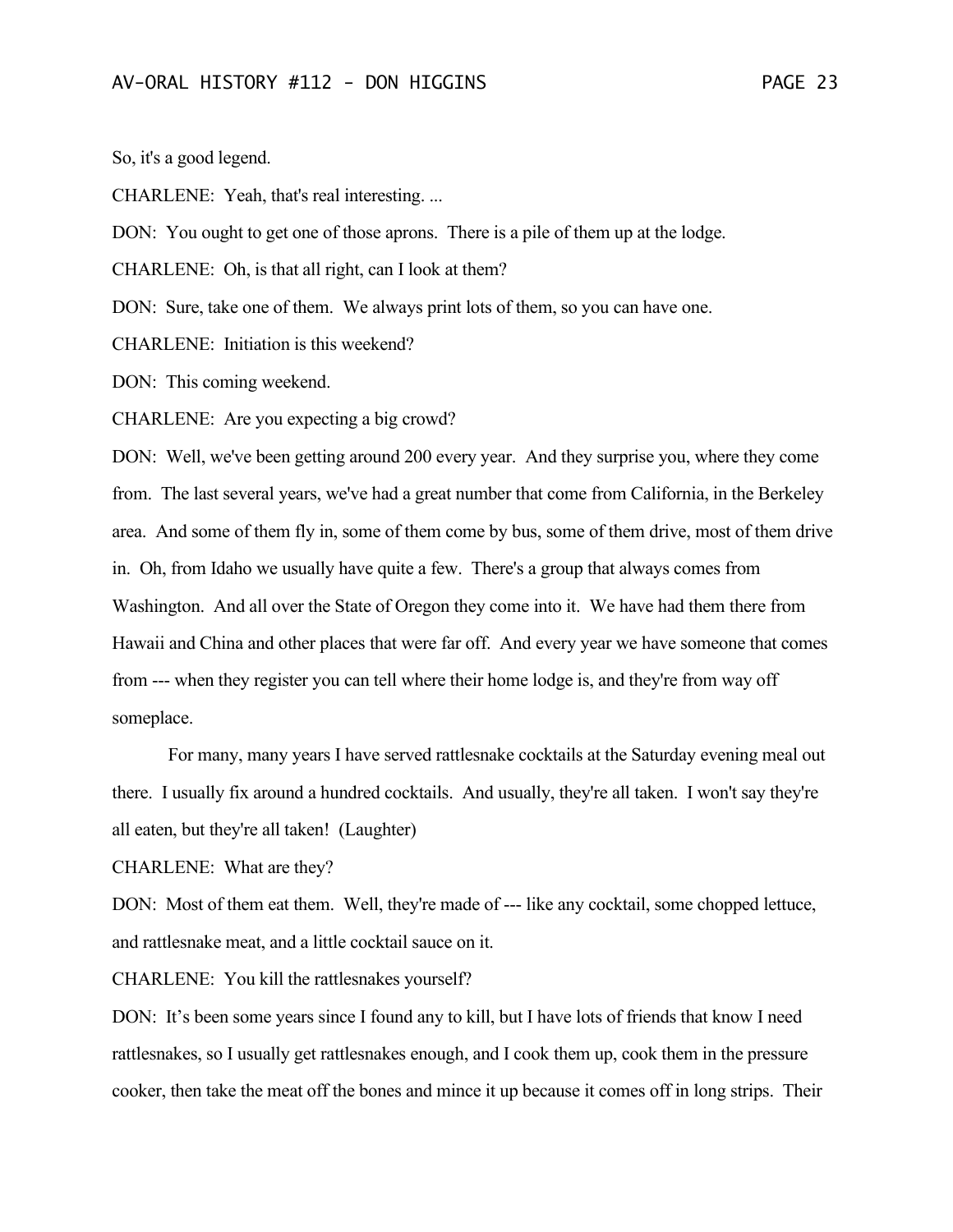muscles are long and thin, you see. So, it doesn't look too much like snake, I mince it up in small pieces. And it doesn't taste too bad. A lot of people really like it. Like one fellow said, it tastes kinda like the neck of a chicken, but if he had a chicken that tasted like that, he wouldn't eat it! (Laughter)

CHARLENE: Do you tell them before or after?

DON: Oh yes! We holler it, we shout it out, "Come get your rattlesnake cocktail!" There's no doubt about it!

CHARLENE: I've heard that for years that you served rattlesnake cocktails. ...

DON: The work crew usually goes out on Friday and then we get the thing set up and ready to go on Saturday. Our first part of our meeting is Saturday afternoon. So, we have to get out there and get things ready.

CHARLENE: How many snakes do you figure you need for that?

DON: Well, if they're any good size at all, three will feed quite a few men. But if they're small ones, it takes about thirteen. Quite often we get just small ones. I like the big ones because they're easier to cook and take the meat off of; you get a lot more meat off of one big one than you do a whole bunch of little ones. So, I like the bigger snakes, and of course the snakes we have around here are all Pacific rattlers or timber rattlers. We don't have any diamondbacks. And so, they don't get very big. Now if we were in the land where they have diamond backs, they get big and there's lots of meat on them. The meat is white and it's quite mild; there's not any strong taste to it. One year I was curing some meat, so I cured up some rattlesnakes and smoked them and took them out and they made a real hit. They picked the skeleton clean of that smoked rattlesnake.

CHARLENE: That's got to be quite a legend around. A lot of people must come for that ...

DON: Yeah, they call me "Rattlesnake Higgins" out there.

CHARLENE: The cave initiation must be really well known.

DON: Yes, it's well known. We usually have around twenty of the official state family there (the grand officers). And that is good --- anytime you can get the state officers to attend something, you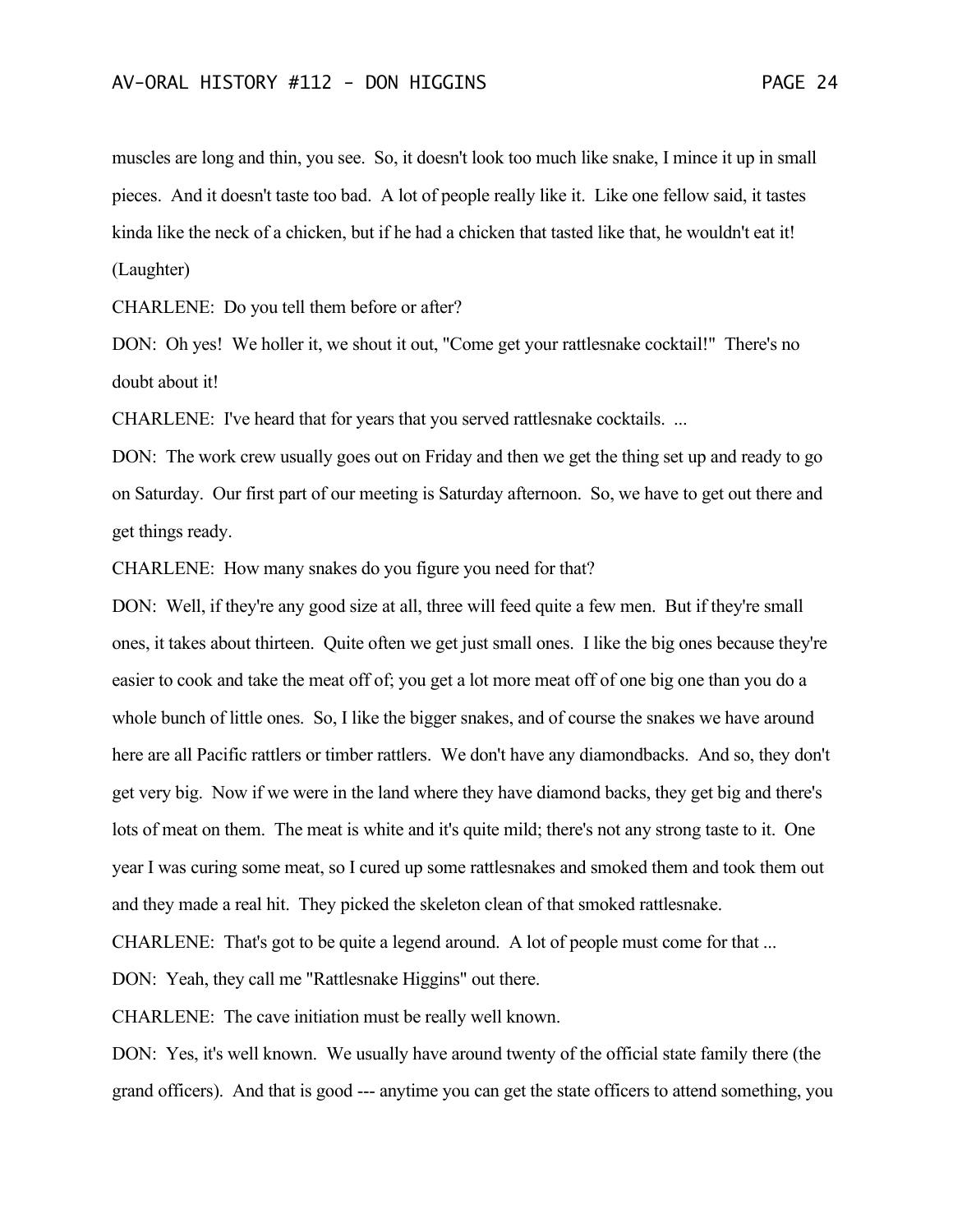know it's worthwhile.

CHARLENE: Oh, they don't have to? ...

DON: Oh, no, this is strictly voluntary. So, we're very happy to have the Grand Master and his officers, and other grand officers also from other states. We usually have some of those. They're given a respected place on the program.

CHARLENE: It's the Burns lodge that does the degree work?

DON: Yes. It's in two sections. They always do the first section, and then sometimes a visiting lodge will do the second section. And this year we're going to do both sections.

CHARLENE: Is the candidate from here?

DON: Yes, the candidates from here.

CHARLENE: Is it always from Burns?

DON: It doesn't have to be, but we have always tried very hard to have a candidate ready for the cave meeting. I remember the year that Bob Smith was a candidate out at the cave.

...

CHARLENE: It's a really fascinating place out there because it's flat and then all of a sudden you just drop down and there's this huge hole in the ground.

DON: Yeah, just a huge cavern there. Makes a beautiful place for a lodge hall. The acoustics are just marvelous in there.

CHARLENE: Isn't there a river --- a stream that goes down the middle ---

DON: Not a stream, no. In the wet season it drains down into there, and then it forms a lake in the back part of that cave.

CHARLENE: They've got a rowboat, don't they?

DON: Yes. You can go quite a ways in a boat back there.

CHARLENE: I vaguely remember when I was little going in that rowboat. It looked like the

bottom --- you could just reach out and touch it, but ---

DON: The water is extremely clear and clean in there and so it deceives you. The bottom looks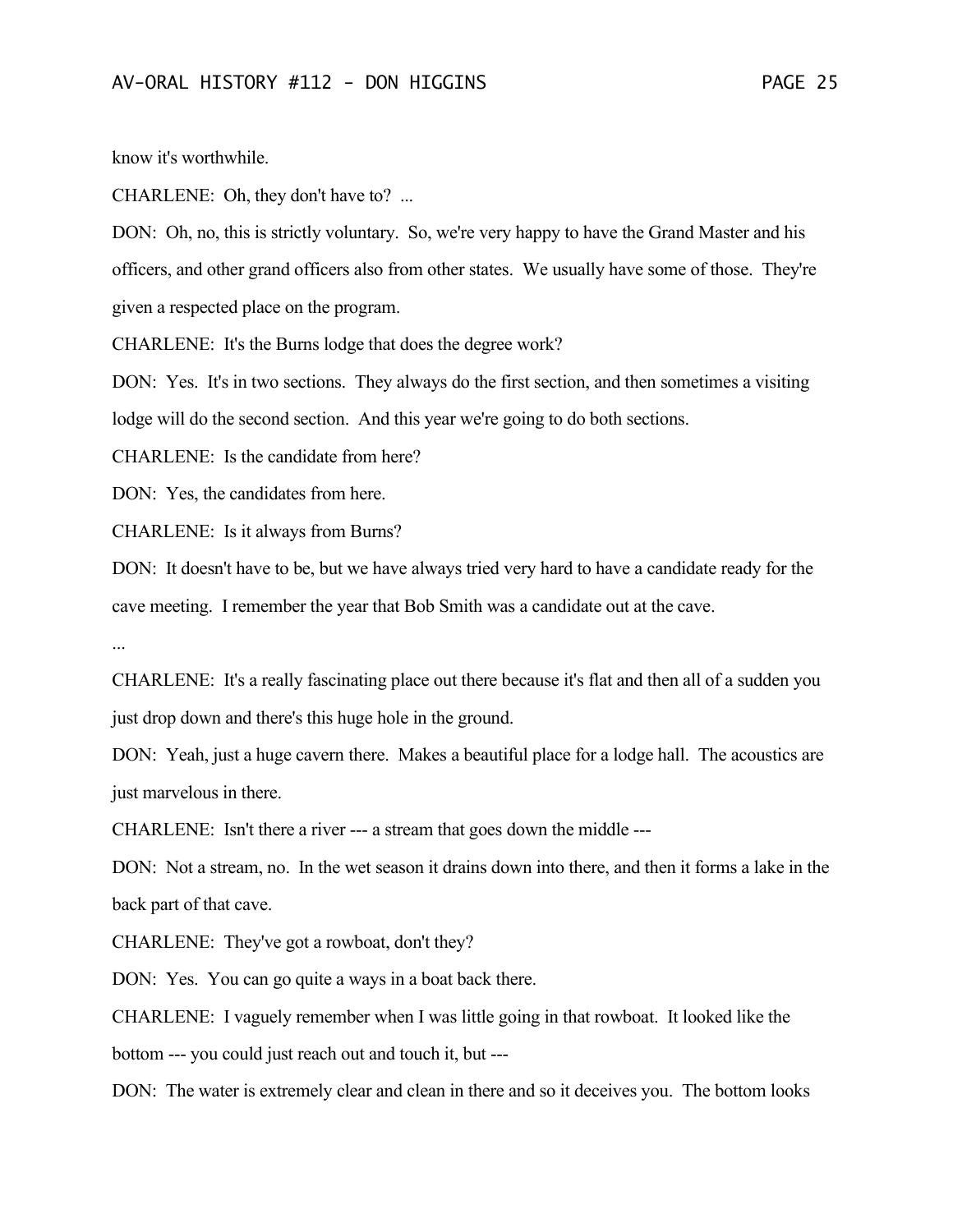like it's right close when it's quite deep there.

CHARLENE: How deep is it down there?

DON: Oh, I don't know how deep it gets. It couldn't get very deep because that's a lava tube, and a tube doesn't get much larger than what you can see there. So, the water wouldn't be any deeper than that. But it finally does fill up the cave. The cave slopes downhill, you see, because it was formed by lava that cooled on the outside, and the center's still hot and it keeps on moving and leaves a tube. So, it has to be downhill for it to move out, to leave the tube. And there are lots of lava tubes in lava areas. And over by Bend there are some lava tubes. I've been in one over there.

CHARLENE: Does anybody else have a cave similar to this?

DON: Not that I know of.

CHARLENE: I have a Masonic friend in Nevada, and since I grew up around this, I thought all the lodges must have a little cave that they do this in, but they do theirs somewhere on one of the mountains for their outdoor initiation. ... That was always fascinating to me. I also wondered if you remembered anything about the 3-P Ball.

DON: Oh, yes indeed.

CHARLENE: Was that a Masonic connection somehow?

DON: Yes, the 3-P organization came to Burns from California someplace. And it is a fun organization for Masons, and it's a very rigorous initiation, and lots of fun at the expense of the candidate. But it tells the story of the King Solomon's Temple and the destruction of the Temple, and the rebuilding of the Temple, taken right from the Bible. And this humorous degree is based around this time in history. And it's just strictly a fun organization.

Before television, we had an annual ball. It was one of the big things of the year. And we had a huge list of invitations. We invited everyone we could think of, and had a nice dance, and about 11 o'clock they would have the grand march and introduction of officers, and then just had a good evening of dancing and refreshments. And as time went on, we got fewer and fewer coming to dance, and a harder time getting a good orchestra. I remember one year we thought we'd do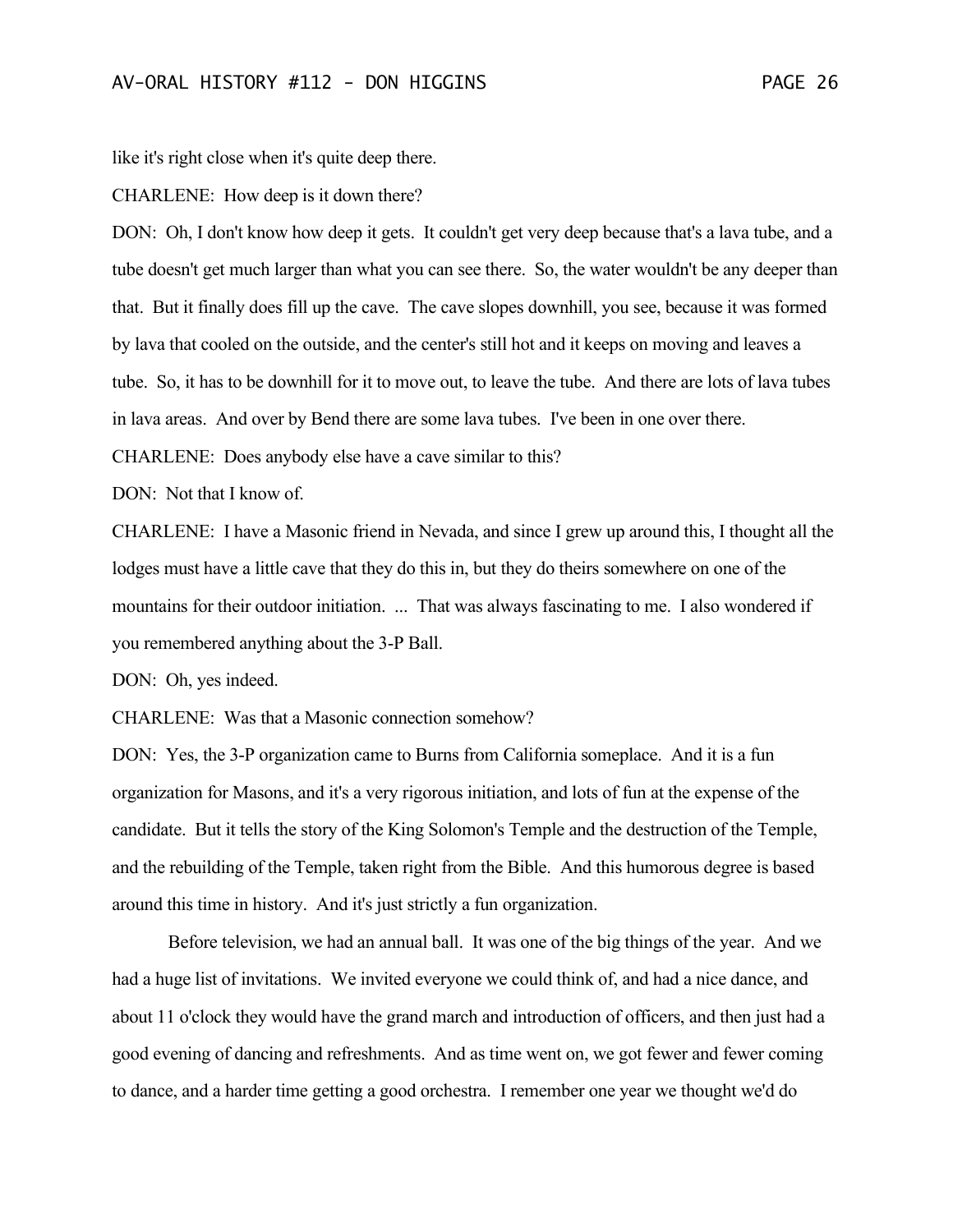something good and get an orchestra out of Portland, which cost us more than it should have. Well, when they came it was just a group that they had put together through the hiring hall --- musicians never played before, but they just --- And when midnight come, they were through. Well, usually these balls went to 2 o'clock or so, you know, so when they started putting things away at midnight, oh, there was a furor. And from then on, we had a hard time getting good music. So, it kinda went downhill, and we held it in smaller places, and finally it just died the death of nobody coming, very few coming. And when the expense of the orchestra was more than you took in, why something had to be done.

CHARLENE: It was a lot of fun to watch when I was a little girl.

DON: Oh yes, that was one of the big things of the year, the 3-P Ball.

CHARLENE: I remember after they had the grand march, they used to sing the Star Spangled Banner.

DON: Yes. And this was always held as close to February the 22nd as we could get it.

CHARLENE: Oh, why is that?

DON: Because of the --- Washington's Birthday.

CHARLENE: Oh, I forgot, of course.

DON: See, Washington was a Master Mason also. So, we always held this in February and tried to get it as close to the 22nd as we could. And the pins and ribbons we gave as they came in to show they'd purchased their ticket were little red, white, and blue ribbons.

CHARLENE: That was really exciting. They had a whole gallery of spectators.

DON: Oh yes. Lots of people came to just watch.

CHARLENE: Can I ask what the P's stand for, or is that secret?

DON: Well, that would divulge some secrets, so we can always make up something for the three P's, you know.

CHARLENE: I'll bet you did too.

DON: Purpose and pulchritude and all those crazy things, you know. But I suppose there's very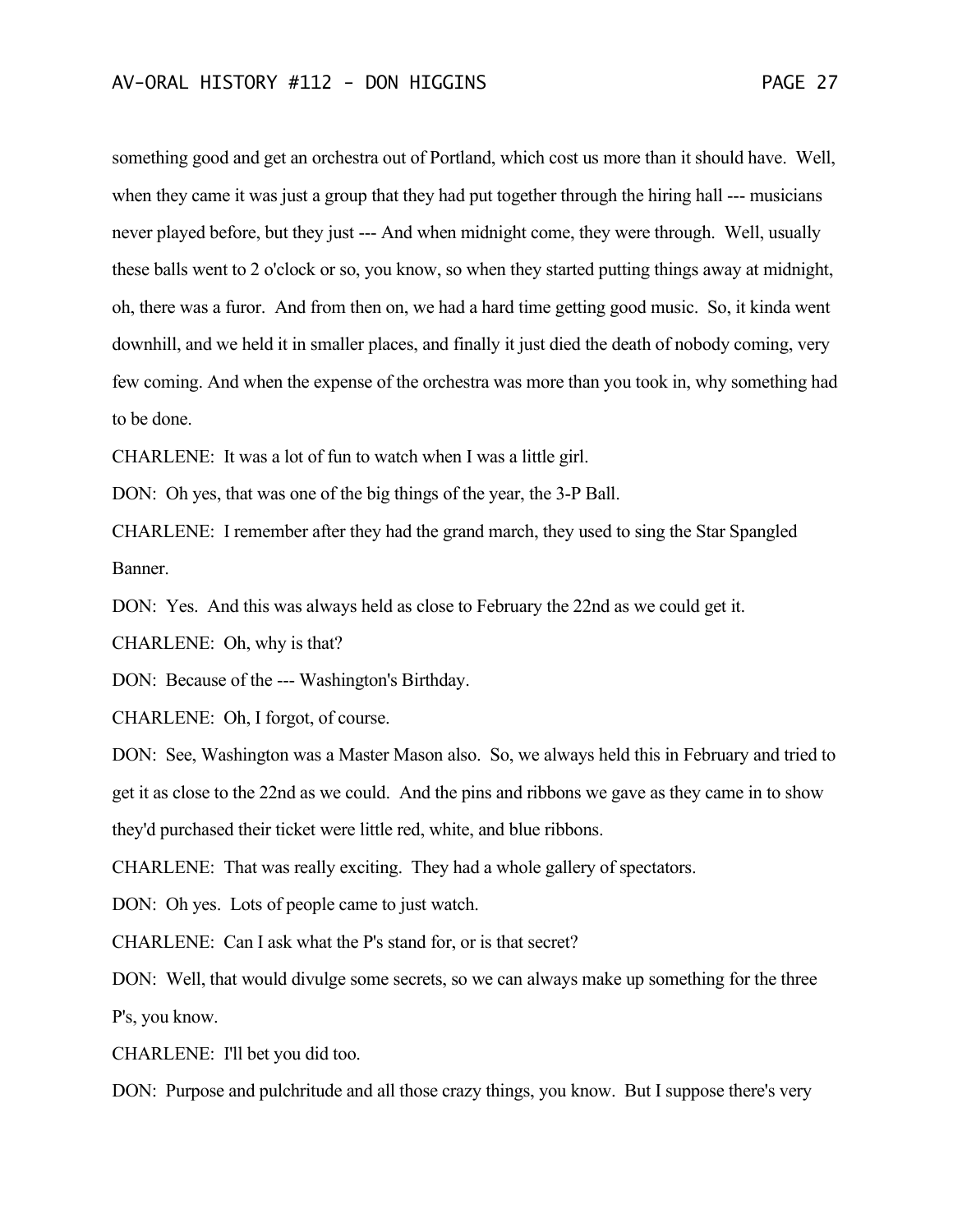few that know what the three P's stand for.

CHARLENE: ... Was it the Knights of the 3-P?

DON: Yes, the Knights of the 3-P.

CHARLENE: Well, that was really interesting. I'm sorry to see that go.

DON: Yes, I was too. One of the last meetings that we had was in John Day. We went up there to

Canyon City and put this 3-P degree on up there for them.

CHARLENE: Do they have a chapter up there?

DON: No. This is the only one that I know of, and it doesn't do anything any more.

CHARLENE: And I remember the Shriners used to march in the Fair Parade.

DON: Oh yes, in their fezzes. The Shriners are still very active here in Burns, and their biggest activity, of course, is at Fair time when they sell tickets and have their drawing. And then they buy beef and sheep and whatnot at the auction, 4-H auction, for the crippled children's hospital, Shriners' Hospital. And it's a money raising effort to support that.

For many, many years we furnished the beef for the crippled children's hospital. And they have a caravan that starts over in Eastern Oregon. Sometimes it starts at Joseph up by Wallowa Lake, and proceeds to Portland, and people join the caravan all the way down to Portland. And by the time it gets to the hospital it's quite a caravan. Banners and everything. And they have a crew waiting there. They bring in the Demolay and younger fellows to help unload the pickups and trucks, and people that arrive there. And they bring all kinds of food into the Shriners' Hospital. CHARLENE: That's wonderful. I remember seeing them from the Fair Parades and I thought that was really fun.

DON: Well, from the outward appearance quite often the Shriners, people get the idea that they just are having hilarity and mischief and drinking and so forth. But behind that is some mighty fine work that the Shriners do.

CHARLENE: ...

DON: Ray Weeks was instrumental in getting a boy from Harney County and his mother sent to a